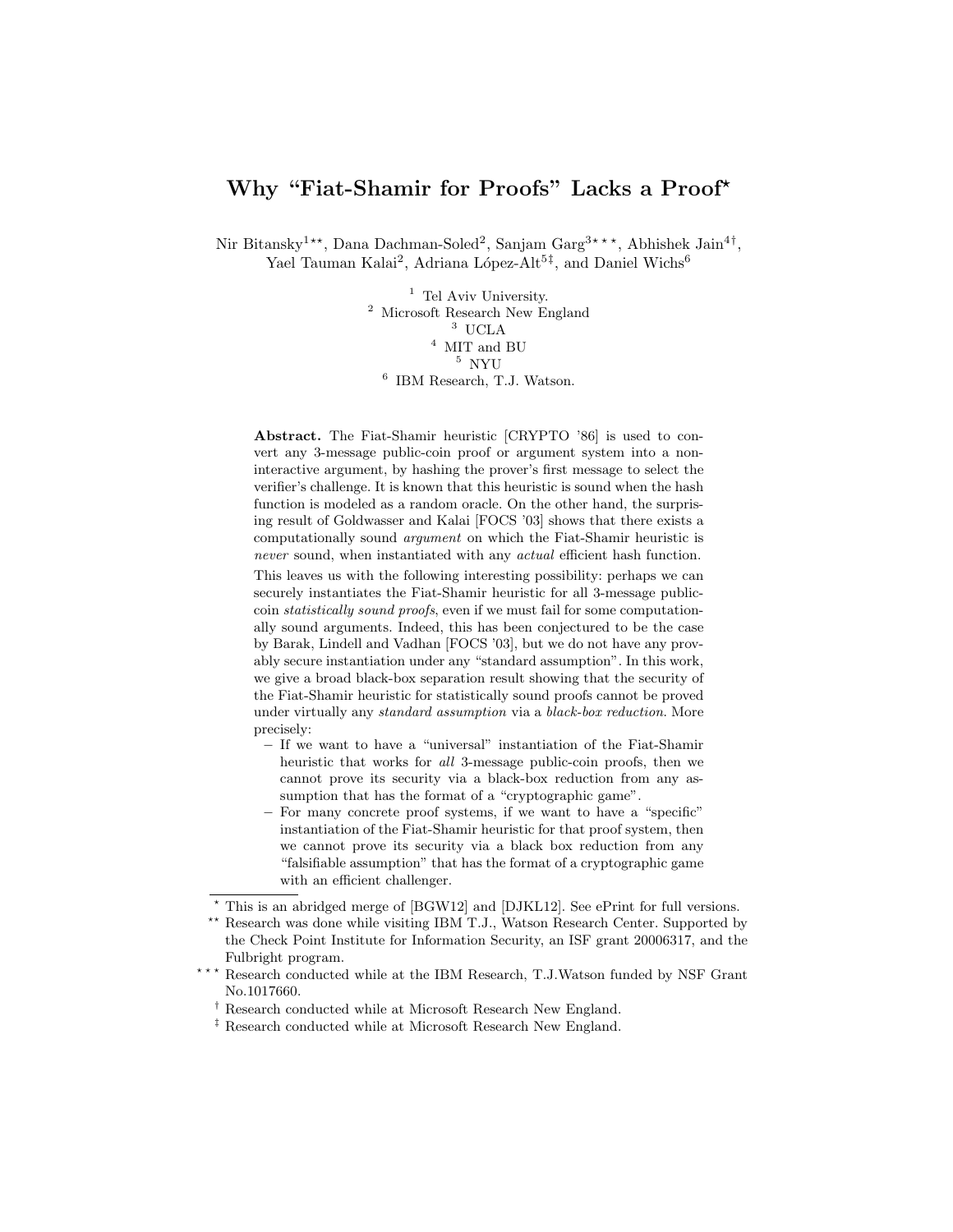# 1 Introduction

The Fiat-Shamir (FS) heuristic [FS86] allows us to convert an interactive public*coin* protocol between a *prover*  $P$  and a *verifier*  $V$  into a one-message (noninteractive) protocol. Recall that, in a public-coin protocol, the verifier sends a uniformly random challenge to the prover in each round. Under the FS heuristic, the prover executes the original interactive protocol "in his head", computing the verifier's challenge in each round by applying some public hash function to the transcript of the protocol so far. The prover then only sends the final protocol transcript to the actual verifier, who verifies its validity. The hash function can be initialized with some randomly chosen public seed, which we think of as a "common random string (CRS)", and therefore the compiled protocol is non-interactive in the CRS model. Alternatively, the seed can also be chosen by the verifier in an additional initial message, in which case the compiled protocol consists of two messages. This heuristic has numerous remarkable applications in cryptography, such as constructing practical signature schemes [Sch91,GQ90,Oka93], non-interactive zero knowledge (NIZK) [BR93], and noninteractive succinct arguments [Mic00].

Soundness of FS. Although the FS heuristic seems to produce secure cryptographic schemes in practice, its formal security properties remain elusive. Perhaps the most basic question is to understand the *soundness* of the heuristic when applied to a statistically sound *proof* or computationally sound *argument* for some NP language. We say that an instance of the FS-heuristic is sound if the resulting non-interactive protocol is a computationally sound argument, for the same language. We can ask what kind of protocols do we need to start with, and what kind of hash functions should we use, to make the FS-heuristic sound. Since we are interested in a negative result, we restrict our attention to 3-message public-coin (3PC) protocols.

Applying FS to arguments. On the positive side, if the FS heuristic uses a random oracle as its hash function, then it is known to be sound when applied to any 3PC argument [BR93,PS00,AABN02]. On the other hand, the work of Goldwasser and Kalai [GK03] shows a surprising negative result: the FS heuristic cannot be securely instantiated with any actual efficient hash function that would achieve the same result. In particular, there exists some 3PC argument on which the FS heuristic is never sound, no matter which efficient hash function we try to instantiate it with.

Applying FS to proofs. The above negative result only applies to computationally sound arguments, and therefore we are still left with the following interesting possibility: perhaps the FS heuristic could be instantiated with some hash function that makes it sound for all 3PC statistically sound proofs, even if it can fail for some arguments. We call such a hash function FS-universal. When instantiated with an FS-universal hash function, the FS heuristic should successfully compile any 3PC proof into a non-interactive (computationally sound) argument.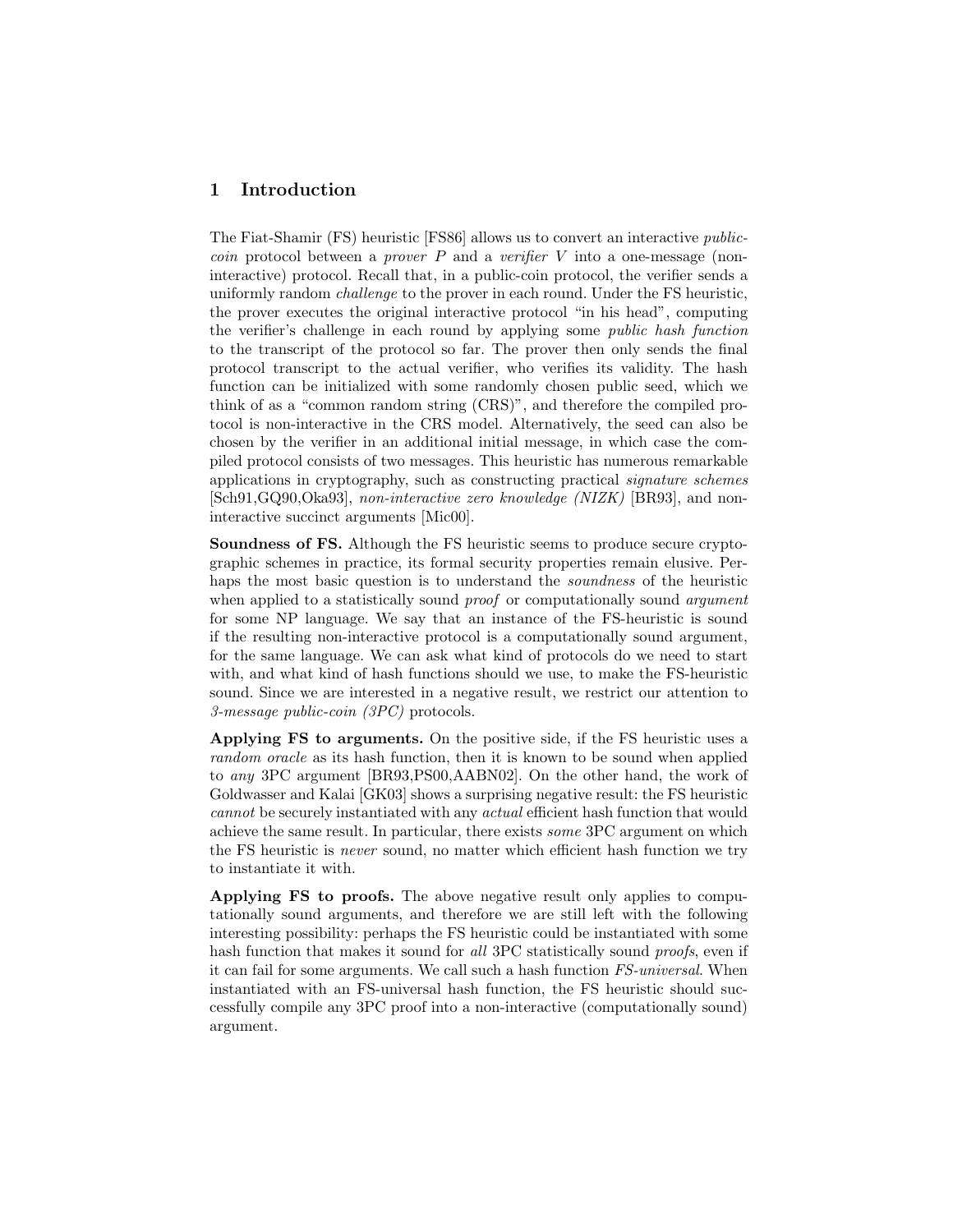Barak, Lindell, and Vadhan [BLV03] conjecture that such FS-universal hash functions should indeed exist, and define a plausible hash-function property called entropy-preservation, which they show to be sufficient. Variants of this entropy-preservation property were further studied by Dodis, Ristenpart and Vadhan [DRV12], who also showed that it is necessary. Nevertheless, despite the amazing possibility that such hash functions may exist, we do not have any candidate construction that is provably secure under some "standard" cryptographic hardness assumption.

Less ambitiously, we may hope to securely instantiate the Fiat-Shamir heuristic for many specific 3PC proof and argument systems. In particular, for some candidate 3PC proof or argument  $\Pi$ , we can hope to have a  $FS(\Pi)$ -secure hash function that preserves soundness when applying the FS heuristic specifically to the protocol  $\Pi$ . We do not know how to construct such  $FS(\Pi)$ -secure hash functions for essentially any "interesting" proof or argument system  $\Pi$ .

#### 1.1 Our Results

In this work, we re-examine the possibility of having FS-universal hash functions, or  $FS(\Pi)$ -secure hash functions for specific proof systems  $\Pi$ . We prove broad black-box separation results showing that the security of such hash functions cannot be proved under virtually any *standard assumption* via a *black-box* reduction that treats the attacker as a black box. More specifically, we provide two main results:

- FS-Universal Hash Functions. We show that one cannot prove the security of an FS-universal hash function via a black-box reduction from any "cryptographic game assumption" (see below). We leverage the connection of [BLV03,DRV12] between FS-universal and entropy preserving hash functions. Specifically, we first provide a separation for entropy preserving hash functions, and then use it to get a similar separation for FS-universal hash functions.
- $FS(\Pi)$ -Secure Hash Functions. For many specific proof and argument systems  $\Pi$ , we show that one cannot prove the FS $(\Pi)$ -security of a hash function via a black-box reduction from any "falsifiable assumption" (see below). In particular, we first prove a black-box impossibility result for two-round zero knowledge w.r.t. super-poynomial simulation, extending the result of Goldreich and Oren [GO94]. Then, by relying on this result, we obtain a black-box impossibility result for any proof/argument system  $\Pi$  for a sub-exponentially hard language  $\mathcal L$  if  $\Pi$  is also honest-verifier zero-knowledge (HVZK) against sub-exponential size distinguishers and has "short" challenges. The above includes many natural  $\Sigma$ -protocols.

As an additional application of our result on two-round zero knowledge, we show a black-box impossibility result for proving soundness of Micali's CS-proofs [Mic94] based on any falsifiable assumption. We note that unlike [GW11], this result also holds for *non-adaptive* cheating proves, who choose the instance before seeing the verifier's message.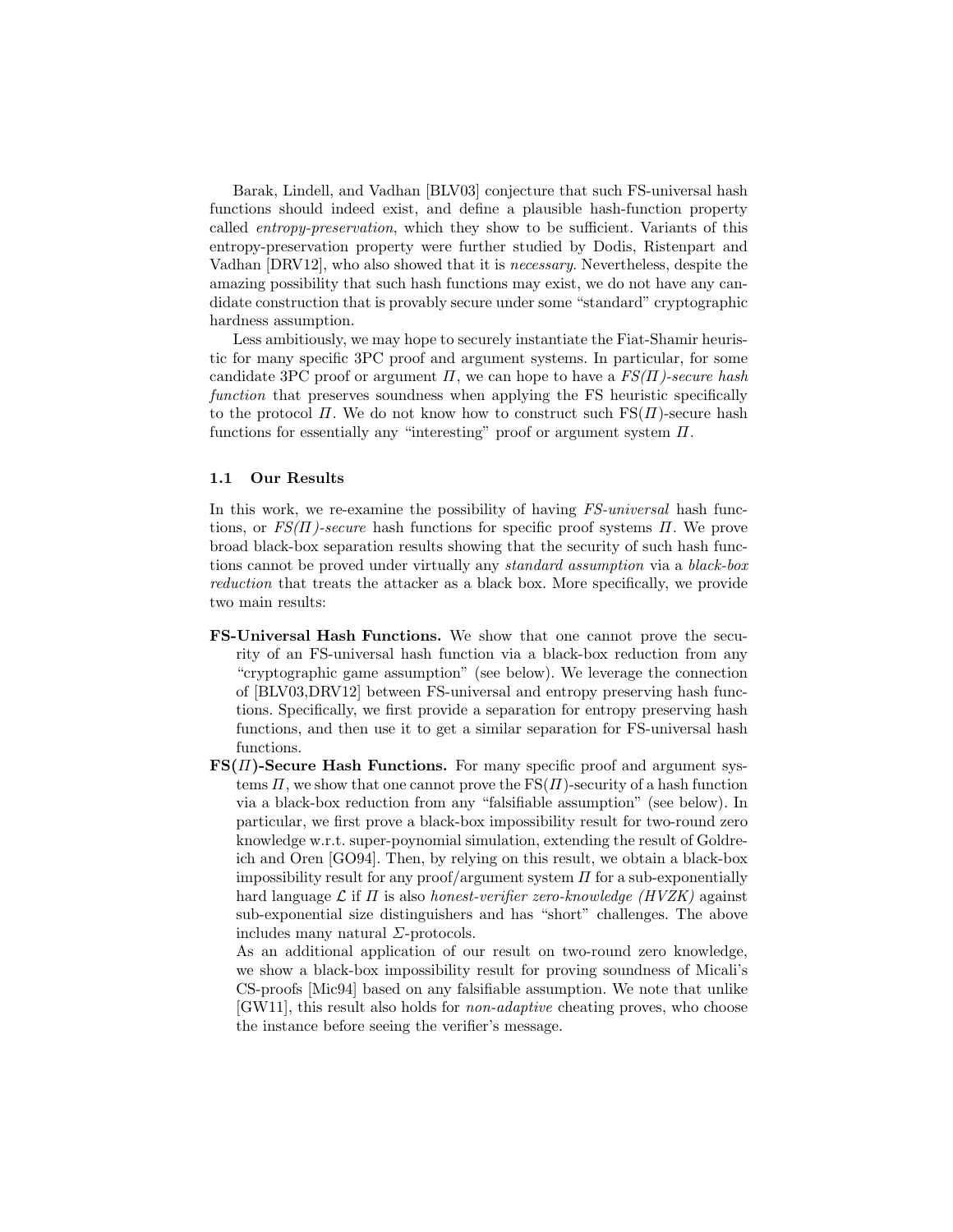We wish to emphasize that these results do *not* refute the highly believable conjecture that the FS heuristic can be securely instantiated for all proofs and many natural arguments. However, it shows that we will need to rely on new "non-standard" assumptions or develop new "non-black box" proof techniques if we ever hope to prove this conjecture.

Assumptions. To capture all "standard assumptions", we consider general classes of assumptions defined in terms of the syntactic format that the assumption takes. A "cryptographic game assumption" has the format of an interactive game between a (possibly inefficient) challenger who interacts in a black-box manner with some candidate attacker. The assumption states that every efficient attacker has at most negligible probability in winning this game. This notion is due to [DOP05,HH09]. A "*falsifiable assumption*" [Nao03] is a cryptographic game assumption where the challenger is also efficient. Note that these notions capture essentially all of the concrete assumptions we use in cryptography, such as the hardness of factoring, the RSA problem, the discrete logarithm problem, the computational/decissional Diffie-Hellman problem (CDH/DDH), learning with errors (LWE), etc. We stress that these notions are defined as liberally as possible so as to include essentially everything that could be considered a "standard assumption", and to make our negative result as strong as possible. Of course, it may also capture many non-standard (and false) assumptions, as well as trivially true and uninteresting assumptions.

FS-Universality. The assumption that a hash function is FS-universal does not have the format of a *cryptographic game*, since the assumption quantifies over all proof systems. In particular, an attack against "FS-universality" consists of two components: a 3PC proof system  $\Pi = (P, V)$  for some language  $\mathcal L$  and a breaker A that breaks the soundness of the Fiat-Shamir transform applied to  $\Pi$ . The challenger cannot test that  $\Pi$  is a 3PC proof system by interacting with P, V in a black-box manner. When we talk about black-box reductions for FS-universality, we naturally restrict the challenger to interact with  $P, V, A$  as a black box. In other words, the reduction is black-box in the code of the attacker, as well as the proof system  $\Pi$ .

**FS(Π)-Security.** For a particular proof system  $\Pi$  for a language  $\mathcal{L}$ , the assumption that a hash function is  $\text{FS}(H)$ -secure is a cryptographic game assumption: the attacker wins if he can come up with a false statement  $x$  and an accepting proof  $\pi$  under the non-interactive argument that we get by applying the FS heuristic to  $\Pi$ . However, it does not have the format of a *falsifiable assump*tion since the challenger cannot efficiently test whether  $x$  is false statement, and therefore, whether the attacker breaks soundness.

# 2 Preliminaries and Definitions

Let *n* denote the security parameter. We say that a function  $f(n) = 1/n^{\omega(1)}$ negligible in the security parameter, and denote it by  $negl(n)$ . We consider the class of efficient schemes to be ones that can be implemented by a probabilistic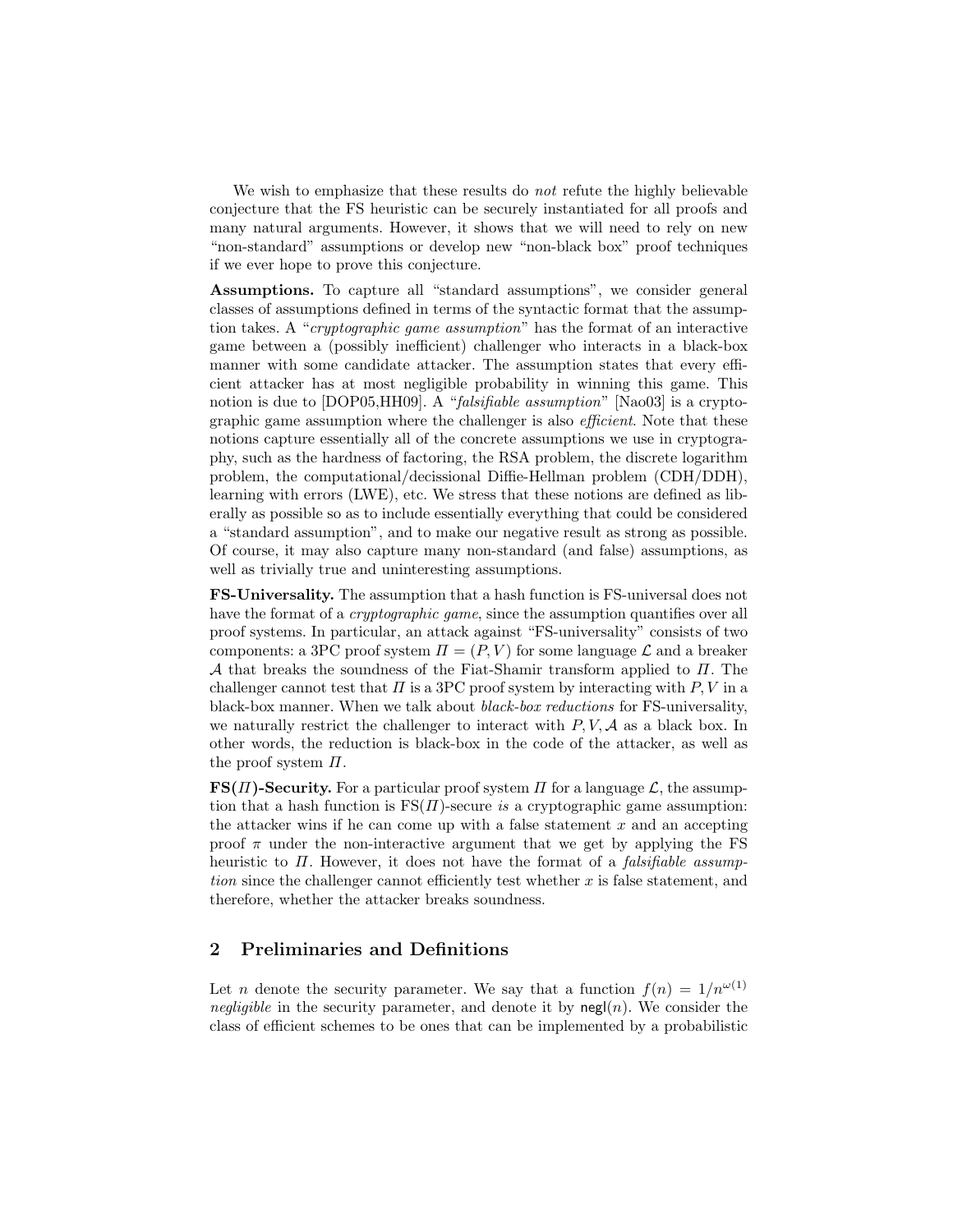polynomial-time Turing machine, denoted by PPT. In contrast, we consider the class of efficient adversaries  $\mathcal{A} = \{A_n\}$  to be non-uniform families of polynomialsize circuits, denoted by polysize.

We start by describing the Fiat-Shamir heuristic for public-coin interactive proofs. Recall that an interactive proof system  $\lbrack \text{GMR89} \rbrack$  for a language L with corresponding relation R is a tuple of efficient algorithms  $\Pi = (\mathcal{P}, \mathcal{V})$ , where  $\mathcal P$  and  $\mathcal V$  denote the prover and the verifier algorithms respectively. We assume familiarity of the reader with the standard notions of *completeness* and *soundness* for an interactive proof system, and skip formal defnitions.

The Fiat-Shamir heuristic. Throughout the paper, we will mainly focus on the special case of applying the FS heuristic to a 3-message public-coin  $(3PC)$ interactive proof system  $\Pi = \langle P, V \rangle$  for an NP relation  $\mathcal{R}$ .<sup>7</sup> Denote the first message of the prover by  $\alpha$ , the verifier's challenge by  $\beta$ , and the final message of the prover by  $\gamma$ . Also, let  $\pi = (\alpha, \beta, \gamma)$  denote the transcript of the execution.

For security parameter n, let  $m(n)$  and  $k(n)$  denote the lengths of  $\alpha$  and  $\beta$ , respectively. Let  $\mathcal{H} = \{h_s : \{0,1\}^{m(n)} \to \{0,1\}^{k(n)}\}_{n \in \mathbb{N}, s \in \{0,1\}^{\ell(n)}}$  be a family of hash functions mapping  $m$  bits to  $k$  bits. The Fiat-Shamir collapse (or FScollapse in short) of protocol  $\Pi = \langle P, V \rangle$  using H is a two-message protocol  $\Pi^{\text{FS}} = \langle P_{\text{FS}}, V_{\text{FS}} \rangle$  defined as follows:

- In the first message, the FS verifier  $V_{FS}(1^n, x)$  selects a random seed  $s \leftarrow$  $\{0,1\}^{\ell(n)}$  for the hash function. (We can also skip this step by thinking of s as a common reference string).
- In the second message, the FS prover  $P_{FS}(1^n, x, w)$  runs  $P(1^n, x, w)$  to derive its first message  $\alpha$ . It then computes the challenge  $\beta := h_s(\alpha)$  by hashing  $\alpha$ , and passes  $\beta$  to P to get its third message  $\gamma$ . Finally,  $P_{FS}$  outputs the tuple  $(\alpha, \beta, \gamma).$
- The FS verifier  $V_{FS}(1^n, x)$  accepts the proof if  $\beta = h_s(\alpha)$  and the original verifier  $V(1^n, x)$  accepts the protocol  $(\alpha, \beta, \gamma)$  when executed with randomcoins  $\beta$ .

We say that the FS-collapse is sound if the resulting protocol  $\Pi$ <sup>FS</sup> is a computationally-sound argument system as specified below.

Definition 1 (Fiat-Shamir soundness). We say that  $\Pi^{FS}$  is computationally sound if, for any polysize prover  $P^* = \{P_n^*\}$  and  $x \notin \mathcal{L}(\mathcal{R})$ 

$$
\Pr_{s \stackrel{\mathcal{S}}{\leftarrow} \{0,1\}^{\ell(n)}} \left[V(1^n, x, \pi) = 1 \left| \begin{array}{c} \pi \leftarrow P_n^*(x, s) \\ \pi = (\alpha, \beta, \gamma) \\ h_s(\alpha) = \beta \end{array} \right. \right] \leq {\mathsf{negl}}(n) \enspace.
$$

We call the above probability the advantage of  $P^*$  in breaking computational soundness.

<sup>7</sup> Indeed, this is the most common but also minimal case for which Fiat-Shamir is expected to work, and therefore restricting ourselves to this case gives us the strongest negative result.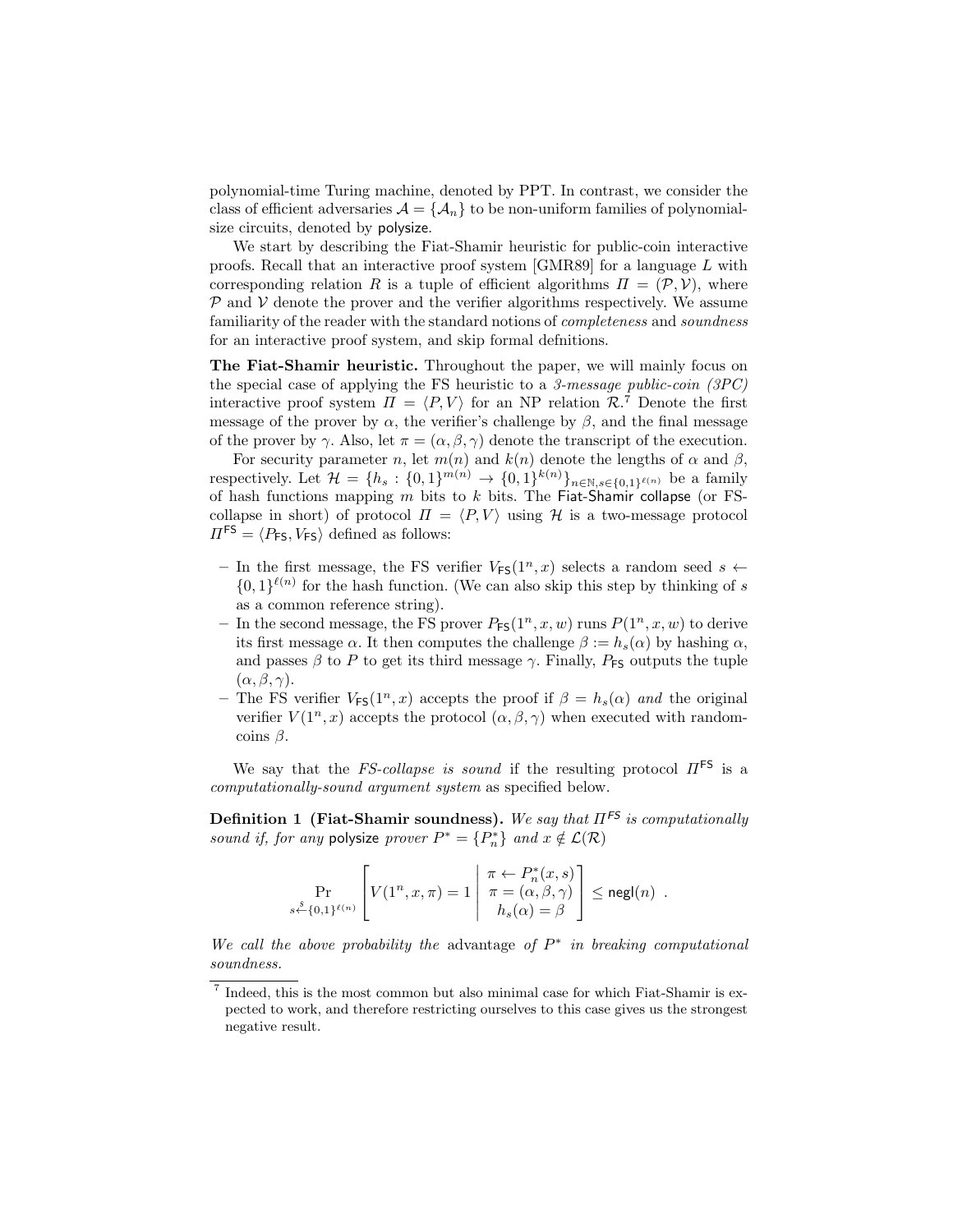Cryptographic Games and Falsifiable Assumptions. Cryptographic games present a general framework for defining cryptographic assumptions and security properties. A game is given by a protocol specified via a challenger who interacts with an arbitrary  $atacker - security$  mandates that no efficient attacker should be able to win the game with better than negligible probability.

**Definition 2 (Cryptographic game [HH09]).** A cryptographic game  $\mathcal{G} =$  $(\Gamma, c)$  is defined by a (possibly inefficient) random system  $\Gamma$ , called the challenger, and a constant  $c \in [0, 1)$ . On security parameter n, the challenger  $\Gamma(1^n)$ interacts with some attacker  $A_n$  and outputs a bit b. We denote the output of this interaction by  $b = (\mathcal{A}_n \leftrightarrows \Gamma(1^n))$ . The advantage of an attacker  $\mathcal{A}_n$  in the game G is defined as

$$
\mathbf{Adv}_{\mathcal{G}}^{\mathcal{A}}(n) \stackrel{\text{def}}{=} \Pr[\ (\mathcal{A}_n \leftrightarrows \Gamma(1^n)) = 1 ] - c .
$$

A cryptographic game G is secure if for all polysize attackers  $A = \{A_n\}$ , the advantage  $\mathbf{Adv}_{\mathcal{G}}^{\mathcal{A}}(n)$  is negligible. The game is  $T(n)$ -secure if for all attackers running in time  $\mathsf{poly}(T(n))$  the advantage  $\mathbf{Adv}_{\mathcal{G}}^{\mathcal{A}}(n)$  is  $\mathsf{negl}(T(n)) = T(n)^{-\omega(1)}$ .

When  $c = 0$ , the above definition of cryptographic games captures search problems such as factoring, the discrete logarithm problem, signature security etc. When  $c = \frac{1}{2}$ , it captures *decisional problems* such as DDH, encryption security etc. Note that cryptographic games may be highly interactive and may not even have any a-priori bound on the number of rounds of interaction between A and Γ. The work of [GW11] defined a more restricted notion of cryptographic games called "falsifiable assumptions" (following [Nao03]) where the challenger is also required to be efficient.

Definition 3 (Falsifiable Assumption). We say that a cryptographic game  $\mathcal{G} = (\Gamma, c)$  is a falsifiable assumption if the challenger  $\Gamma(1^n)$  runs in time poly(n).

# 3 Black-Box Impossibility of Entropy-Preserving Hashing and Fiat-Shamir Universality

In this section, we show a black-box separation between hash function that are Fiat-Shamir-universal and general cryptographic games. As explained in the introduction, an FS-universal hash function family guarantees the soundness of the Fiat-Shamir heuristic for any 3PC system with appropriate message and challenge length.

Definition 4  $((m, k)$ -FS-universal hash function). We say that a hashfunction family  $\mathcal{H} = \{h_s : \{0,1\}^{m(n)} \to \{0,1\}^{k(n)}\}_{s \in \{0,1\}^{\ell(n)}}$  is  $(m(n), k(n))$ -FS-universal if for every 3PC (statistically sound) proof system  $\langle P, V \rangle$  with first and second messages of respective lengths  $m = m(n)$  and  $k = k(n)$ , the FScollapse  $\Pi$ <sup>FS</sup> is a (computationally sound) argument.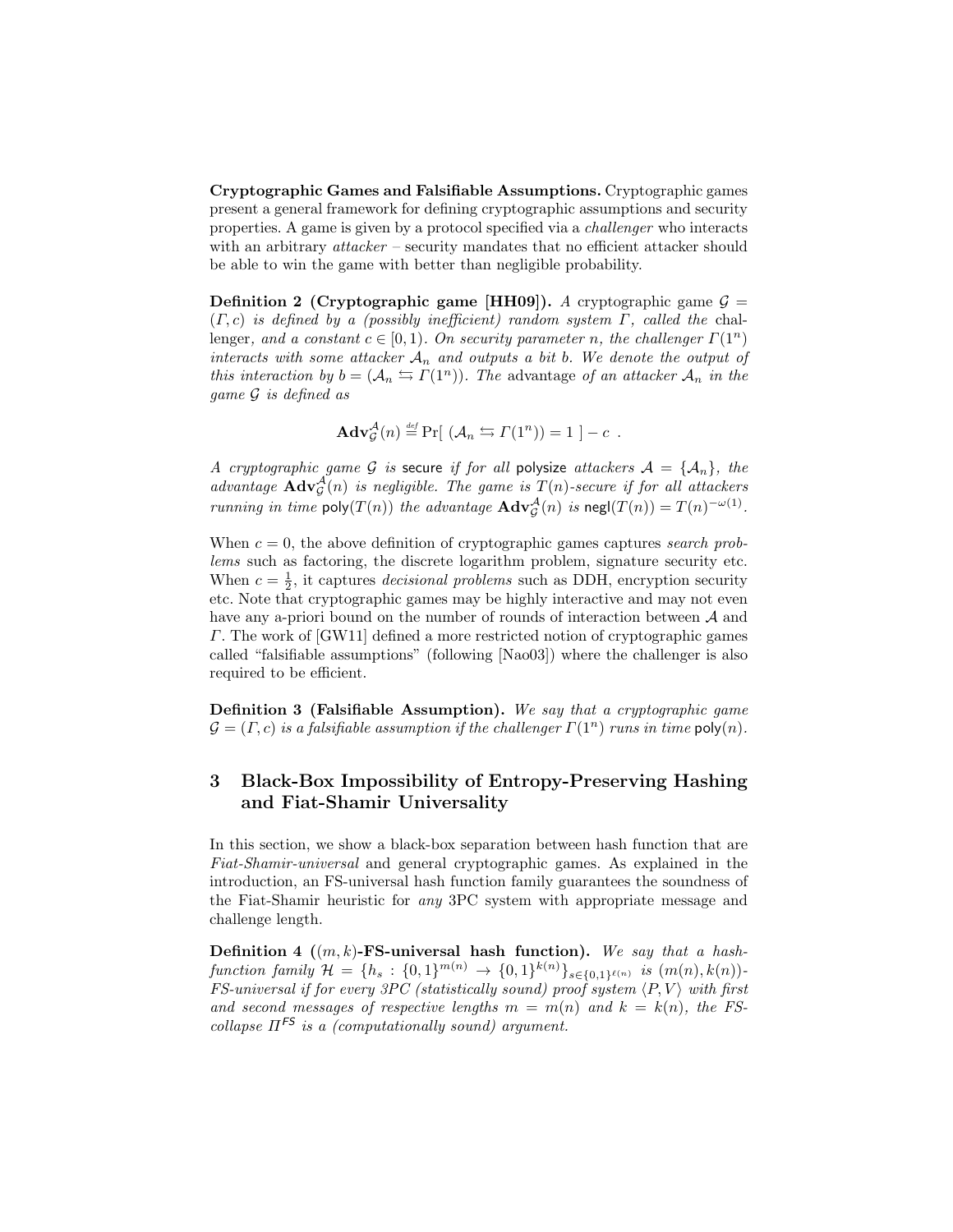As the main step towards this separation, we show a black-box separation between the notion of entropy-preserving hash-functions introduced by Barak et al. [BLV03] and general cryptographic games. We then leverage the connection between entropy-preserving hashing and FS-universal hashing as shown in [BLV03,DRV12] to prove a similar seperation for the latter.

#### 3.1 Black-Box Impossibility for Entropy-Preserving Hashing

Barak et al. [BLV03] formulated a relatively simple entropy preservation property for hash functions, and showed that it is sufficient for FS-universality. Recall that the *(Shannon)* entropy of a random variable  $\mathbf{x}$  is  $\mathbf{H}(\mathbf{x}) = \mathbf{E}_{x \stackrel{\$}{\leftarrow} \mathbf{x}} [-\log(\Pr[\mathbf{x} = x])].$ For jointly distributed random variables  $(x, y)$ , the *conditional entropy* of x given y is defined by

$$
\mathbf{H}(\mathbf{x} \mid \mathbf{y}) = \mathop{\mathbf{E}}_{y \stackrel{\$}{\leftarrow} \mathbf{y}} \left[ \mathbf{H}(\mathbf{x} \mid \mathbf{y} = y) \right],
$$

where  $\mathbf{x}|_{\mathbf{y}=y}$  is a random variable distributed according to  $\mathbf{x}$  conditioned on  $y = y$ .

Definition 5 (Definition 9.2 in [BLV03]). We say that a hash function fam- $\mathit{ily}\ \mathcal{H}=\{h_s:\{0,1\}^{m(n)}\rightarrow\{0,1\}^{k(n)}\}_{s\in\{0,1\}^{\ell(n)}}$  preserves  $\mathit{u}(n)$ -entropy,  $\mathit{if}\ \mathit{for}\ \mathit{any}$ polysize A, and all large enough values of the security parameter  $n \in \mathbb{N}$  we have

$$
\mathbf{H}\left(h_{\mathbf{s}}(\mathbf{x}) \mid \mathbf{x}\right) > u(n) \enspace ,
$$

where  $s, x$  are correlated random variables defined by choosing s uniformly at random over  $\{0,1\}^{\ell(n)}$ , and setting **x** to be the first  $m(n)$  bits of the output of  $\mathcal{A}(1^n, s)$ . We say that the hash function (just plain) preserves entropy if it preserves  $u(n)$ -entropy for  $u(n) = 0$ .

The work of [BLV03] shows that any hash function family that preserves  $u(n) = k(n) - O(\log n)$  entropy is  $(m, k)$ -FS-universal. An alternative take on the notion of "entropy preserving" hash functions and a detailed exploration of the parameters is given by Dodis, Ristenpart, and Vadhan [DRV12]. The same work also shows an implication in the reverse direction: any  $(m, k)$ -FS-universal hash function family must also preserve entropy. We will thus focus on showing a black-box separation for entropy-preserving hash functions, and then adapt the [DRV12] result to our setting.

Black-Box Reductions. We now define the notion of a black-box reduction from entropy-preserving hashing to a cryptographic game.

Definition 6 (BB Reduction for Entropy Preserving Hash). Let  $\mathcal{G} =$  $(\Gamma, c)$  be a cryptographic game and let H be a hash function family with input length  $m(n)$  and output length  $k(n)$ , for some polynomials  $m, k$ . A black-box reduction showing that  $\mathcal H$  is entropy-preserving from the security of the game  $\mathcal G$ is an oracle-access PPT machine  $\mathcal{B}^{(\cdot)}$  for which there exists some polynomial p such that the following holds. Let  $\mathcal{A} = {\mathcal{A}_n}$  be any (possibly inefficient) attacker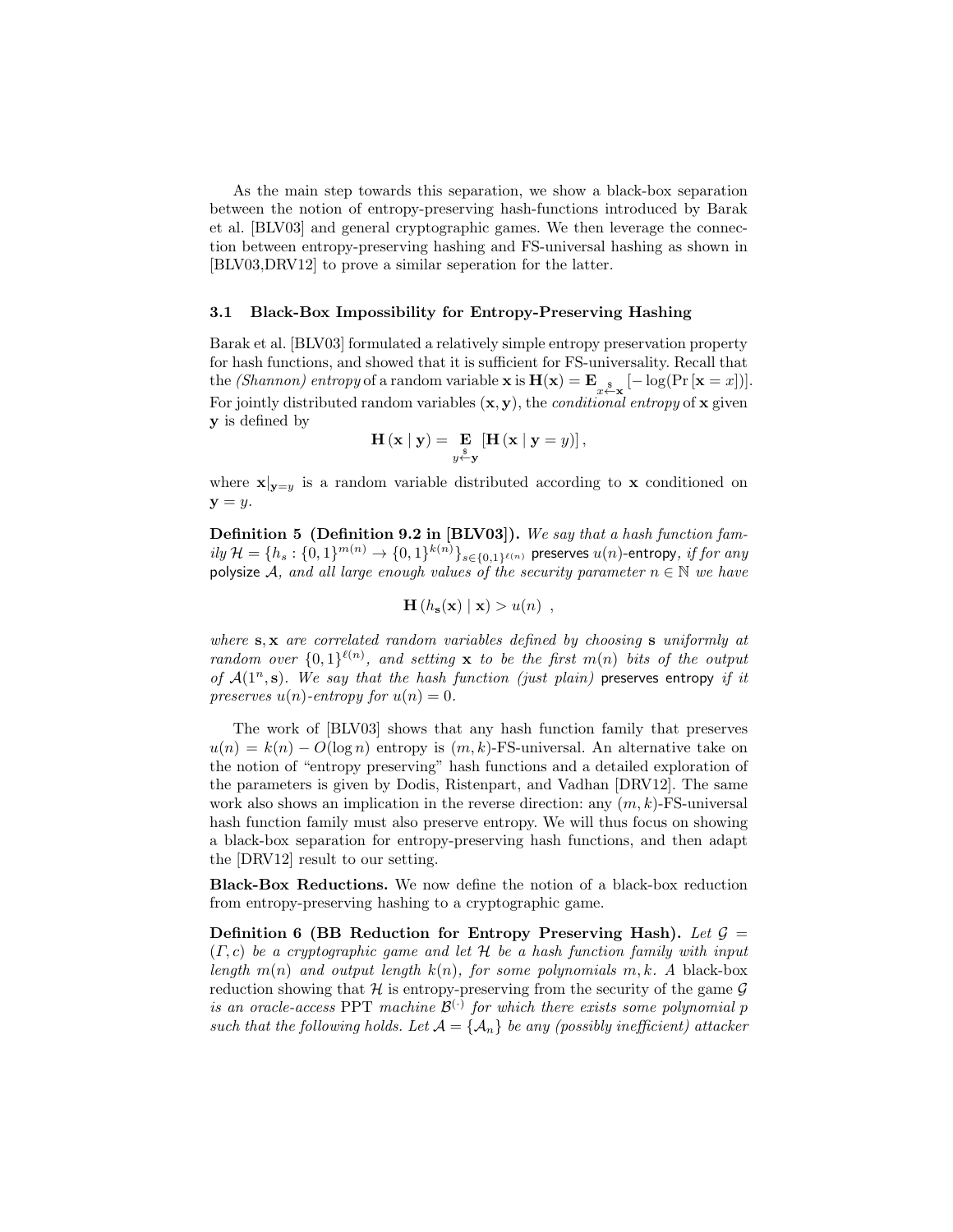such that  $\mathbf{H}(h_{s}(\mathbf{x}) | \mathbf{x}) = 0$ , where the random variable  $s, x$  are defined the same way as in Definition 5, i.e.,  $s \stackrel{s}{\leftarrow} \{0,1\}^{\ell(n)}$ , and  $x \leftarrow A_n(s)$ . Then, the advantage of  $\mathcal{B}^{\mathcal{A}_n}(1^n)$  in the game  $\mathcal G$  is at least  $1/p(n)$ .

*Remark 1 (Reductions from T(n)-security assumptions).* We can also consider a variant, where the black-box reduction is from the  $T(n)$ -security of the cryptographic game G. In this case, we allow the reduction  $\mathcal{B}^{(\cdot)}$  to run in time  $\mathsf{poly}(T(n))$ and only insist that its advantage is  $\geq 1/p(T(n))$ .

For simplicity, we insist that the reduction itself has some noticeable advantage  $1/p(n)$  rather than the standard requirement that its advantage is simply non-negligible. Furthermore, we also insist that the reduction is securityparameter preserving meaning that when it is called with security parameter  $1<sup>n</sup>$  it only accesses the oracle  $A_n$  on the same security parameter n. The above two requirements come with some loss of generality, but they hold for all of the natural reductions in cryptography.

BB Separation via Simulatable Attack. We now outline a general strategy for proving black-box separations via a technique called a simulatable attack. This strategy has been used in several prior works [BV98,Cor02,Bro05,PV05,GBL08] [DOP05,HH09,GW11,Pas11,Seu12,DHT12,Wic12]. The main idea of this paradigm is to construct a special *inefficient* attacker  $A$  that breaks the security of the target primitive (in our case, the entropy-preserving security of  $H$ ), but for which there is an *efficient* simulator Sim such that no distinguisher can tell the difference between "black-box" interaction with Sim and A. This means that any efficient black-box reduction which can win some cryptographic game, given oracle access to the inefficient attacker  $\mathcal{A}$ , can also win the cryptographic game, given oracle access to the efficient simulator Sim. Hence, if we have a black-box reduction showing the entropy-preserving security of  $H$  under some cryptographic-game assumption, it implies that the reduction, together with the efficient simulator Sim, give us an efficient stand-alone attack against the assumption, and so it cannot be secure to begin with!

Aspects of this technique were recently formalized in [Wic12], and we will rely on the notation and the results from that work. However, for concreteness, we only restrict ourselves to describing this strategy for the specific case of entropy preserving hash functions.

Definition 7 (Simulatable Attack for Entropy-Preserving Hashing). Let  $H$  be some hash function family with input length  $m(n)$  and output length  $k(n)$ . A  $\varepsilon(n)$ -simulatable attack on the entropy-preserving security of H consists of: (1) an ensemble of (possibly inefficient) stateless non-uniform attackers  ${\{\mathcal{A}_{n,f}\}}_{n\in\mathbb{N},f\in\mathcal{F}_n}$  where  ${\{\mathcal{F}_n\}}$  is some ensemble of finite sets, and (2) a stateful PPT simulator Sim. We require that the following two properties hold:

– For each  $n \in \mathbb{N}, f \in \mathcal{F}_n$ , the (inefficient) attacker  $\mathcal{A}_{n,f}$  successfully breaks the entropy-preserving security of H.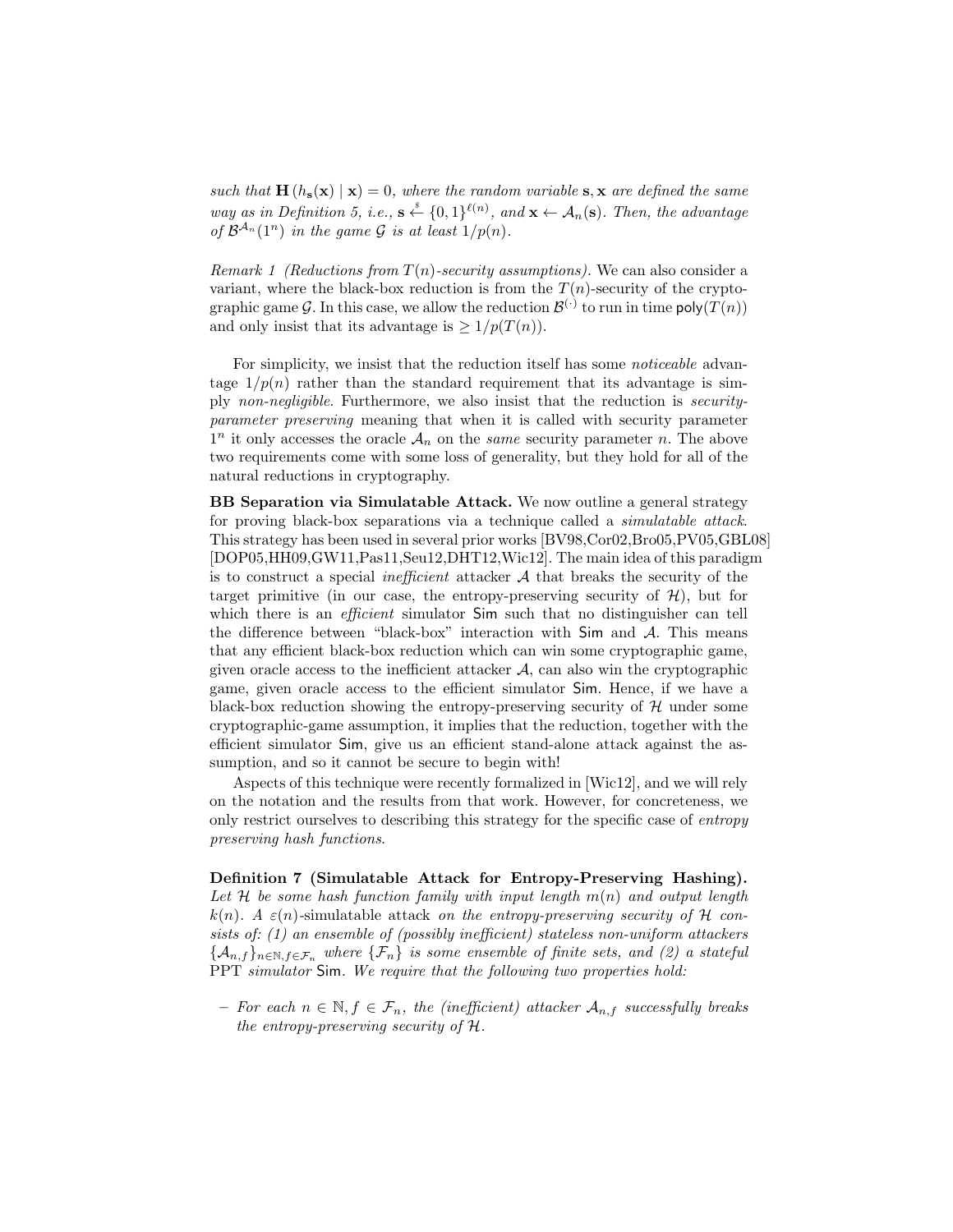$-$  For every (possibly inefficient) oracle access machine  $\mathcal{M}^{(\cdot)}$ , making at most  $q = q(n)$  queries to its oracle:

$$
\left|\Pr_{f \stackrel{\delta}{\leftarrow} \mathcal{F}_n, \mathcal{M}}[\mathcal{M}^{\mathcal{A}_{n,r}}(1^n) = 1] - \Pr_{(\mathcal{M}, \mathsf{Sim})}[\mathcal{M}^{\mathsf{Sim}(1^n)}(1^n) = 1]\right| \le \mathsf{poly}(q(n)) \cdot \varepsilon(n).
$$

namely, oracle access to  $\mathcal{A}_{n,f}$  for a random  $f \stackrel{s}{\leftarrow} \mathcal{F}_n$  is indistinguishable from that to Sim.

We omit the  $\varepsilon(n)$  and just say "simulatable attack" as shorthand for an  $\varepsilon(n)$ simulatable attack with some negligible  $\varepsilon(n) = \text{negl}(n)$ .

As discussed in the introduction, the existence of a simulatable attack against some scheme  $H$  ensures that one cannot prove the security of  $H$  using blackbox reduction from cryptographic game assumption, unless the assumption is false. This is because a reduction must be able to use the simulatable attacker A against  $H$  to break the underlying assumption, but then this means that the reduction and the simulator together would give us an efficient stand-alone attack against the assumption to begin with. A general version of this theorem was given in [Wic12] and therefore we get the following as a special case.

Theorem 1 (Special case of [Wic12]). If there exists a simulatable attack against the entropy preserving security of  $H$ , and there is a black-box reduction showing the entropy preserving security of H from the security of some crypto*graphic game*  $\mathcal{G}$ *, then*  $\mathcal{G}$  *is* not *secure*.

Furthermore, for any  $T(n)$ , if there exists an  $\varepsilon(n) = T(n)^{-\omega(1)}$ -simulatable attack against H and there is a black-box reduction from the  $T(n)$ -security of G, then  $G$  is not  $T(n)$ -secure.

Constructing a Simulatable Attack. We now show that, for any family of hash functions  $H$ , there is a simulatable attack against its entropy preserving security.

**Theorem 2.** Let  $\mathcal{H} = \{h_s : \{0,1\}^{m(n)} \to \{0,1\}^{k(n)}\}_{n \in \mathbb{N}, s \in \{0,1\}^{\ell(n)}}$  be any family of hash functions. Then there is a  $2^{-\Omega(m-k)}$ -simulatable attack against the entropy preserving security of H.

**Proof outline.** Let  $\mathcal{F}_n$  be the set of functions  $f : \{0,1\}^{m(n)} \to \{0,1\}^{k(n)}$ , and let  $\mathcal{F}_n^* \subseteq \mathcal{F}_n$  be a subset consisting of all the functions f such that for every  $s \in \{0,1\}^{\ell(n)}$ , there is some  $x \in \{0,1\}^m$  on which  $h_s(x) = f(x)$ . We will define a family of inefficient attackers  $\{Break_f\}$ , indexed by functions  $f \in \mathcal{F}_n^*$ , that break the entropy preserving security of  $H$ . Before we do so, we first note that a simple counting argument shows that  $\mathcal{F}_n^*$  is non-empty, and in fact forms a very dense subset of  $\mathcal{F}_n$ .

*Claim.*  $\mathcal{F}_n^*$  is dense in  $\mathcal{F}_n$  with  $\frac{|\mathcal{F}_n^*|}{|\mathcal{F}_n|} = (1 - 2^{-\Omega(2^{m-k})})$ -fraction of  $\mathcal{F}_n$ .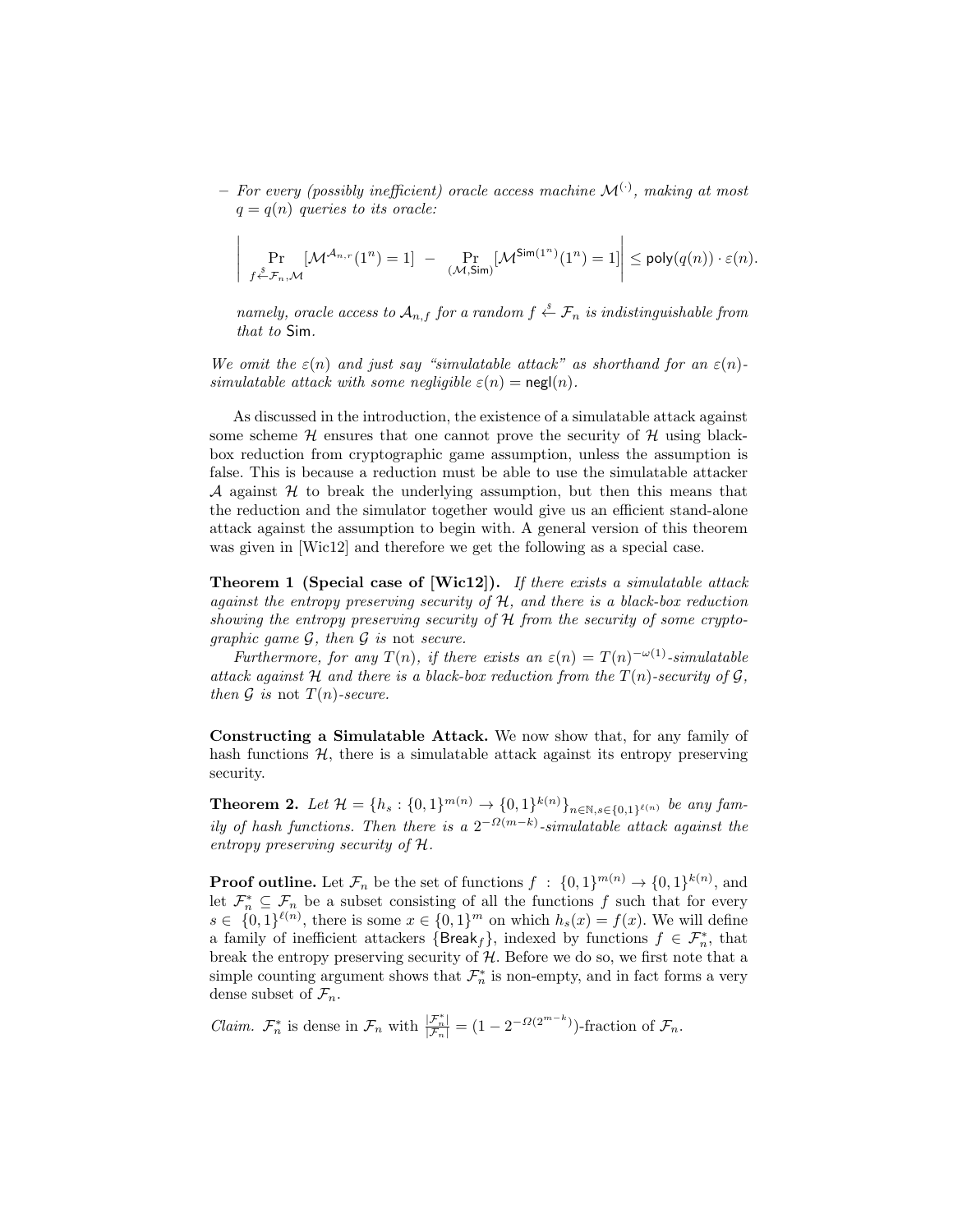# Break $f : f \in \mathcal{F}^*_n$

Given input  $s \in \{0,1\}^{\ell(n)}$ , output a random x from the set of all values satisfying  $h_s(x) = f(x)$ .

(By the definition of  $\mathcal{F}_n^*$ , at least one such x always exists.)

#### Fig. 1.

Constructing an attack. Now, we are ready to define a family of inefficient attackers  $\{Break_f\}$ , indexed by functions  $f \in \mathcal{F}_n^*$ , that break the entropy preserving security of  $H$  as follows:

The attack is successful. For any fixed  $f \in \mathcal{F}_n^*$ , it is easy to see that the attacker Break<sub>f</sub> breaks the entropy preserving security of  $H$ . This is because, conditioned on seeing any output  $x \leftarrow$  Break $_f(s)$ , we can completely determine the value  $h_s(x)$  without knowing the seed s, via the relation  $h_s(x) = f(x)$ . Therefore, defining the random variables **s** to be uniform over  $\{0,1\}^{\ell(n)}$  and  $\mathbf{x} \leftarrow$  Break<sub>f</sub>(s), we have  $\mathbf{H}(h_{s}(\mathbf{x}) | \mathbf{x}) = 0$  as desired.

The simulator for the attack. The more interesting part of the proof is showing that for random  $f \leftarrow \mathcal{F}_n^*$ , the attacker Break<sub>f</sub> can be simulated very efficiently, with a small statistical error. Our (stateful) simulator is incredibly simple and, on each invocation, just outputs a fresh random value (which wasn't output previously). It is easy to see that the simulator satisfies the efficiency requirements

#### $\mathsf{Sim}(1^n)$

Initialize the set  $X := \emptyset$ . On input  $s \in \{0,1\}^{\ell(n)}$ : Sample  $x \leftarrow \{0,1\}^m \setminus X$ , add x to the set X, and output x.

#### Fig. 2.

of the definition of a simulatable attack.

 $\overline{1}$ 

Indistinguishability of simulator. The next step is to show that a random attacker from the class  $\{Break_f\}$  and the above simulator are statistically indistinguishable. In particular, for any (computationally unbounded)  $q$ -query distinguisher M,

$$
\left|\Pr_{f \stackrel{s}{\leftarrow} \mathcal{F}_n^*} \left[\mathcal{M}^{\mathsf{Break}_f}(1^n) = 1\right] - \Pr_{\mathsf{Sim}}\left[\mathcal{M}^{\mathsf{Sim}(1^n)}(1^n) = 1\right]\right| \leq q^2 \cdot 2^{-\Omega(m-k)}.
$$

 $\mathbf{I}$ 

Theorem 1 and Theorem 2 allow us to conclude the following.

**Corollary 1.** Let  $\mathcal{G} = (\Gamma, c)$  be a cryptographic game assumption and let  $\mathcal{H}$ be an  $(m, k)$ -hash function family for some polynomials  $m = m(n), k = k(n)$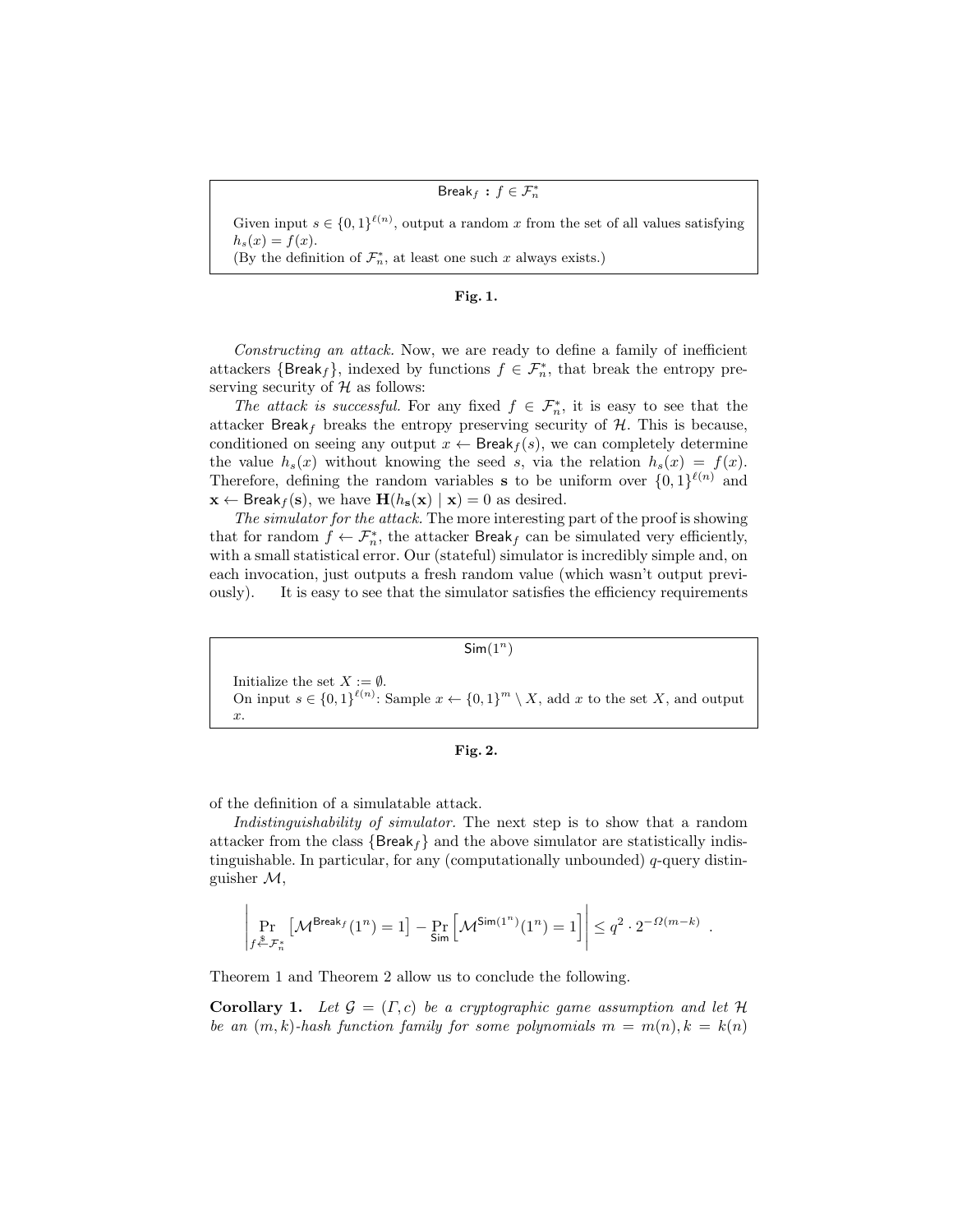such that  $m(n)-k(n) = \omega(\log(n))$ . If there is a black-box reduction showing that H is entropy-preserving from the security of the game  $\mathcal G$ , then  $\mathcal G$  is not secure. Furthermore, if  $m(n) - k(n) = \omega(\log(T(n))$  and there is a black-box reduction showing that H is entropy preserving from the  $T(n)$ -security of G, then G is not  $T(n)$ -secure.

#### 3.2 Black-Box Impossibility of Fiat-Shamir Universality

As we have already mentioned, the work of Dodis, Ristenpart and Vadhan [DRV12], shows that any FS-universal hash function family  $H$  must also be entropy-preserving. Intuitively, this should imply that our negative result for entropy-preserving hashing from the previous section should yield a similar negative result for FS-universal hashing. Indeed, we do show a theorem along these lines. However, formalizing the above intuition requires some care. For example, it becomes important that our notion of black-box reductions for FS-universal hashing treats the 3PC proof-system as a black box. Intuitively, this is because the result of  $\text{[DRV12]}$  uses the attacker  $\mathcal A$  against the entropy-preserving security of a hash family H to *construct* a 3PC proof system  $\Pi^{\mathcal{A}} = \langle P^{\mathcal{A}}, V^{\mathcal{A}} \rangle$  as well as to *attacker*  $\mathcal{D}^{\mathcal{A}}$  that breaks the soundness of the FS-collapse of  $\Pi^{\mathcal{A}}$ . Therefore, any black-box reduction that shows the FS-universality of  $H$  under some game assumption by treating the proof system  $\Pi^{\mathcal{A}} = \langle P^{\mathcal{A}}, V^{\mathcal{A}} \rangle$  and the attacker  $\mathcal{D}^{\mathcal{A}}$ as a black box, can also be used as a reduction showing the entropy-preserving security of  $\mathcal{H}$  under the same assumption by treating the attacker  $\mathcal{A}$  as a black box. Further details can be found in [BGW12].

### 4 Impossibility of Fiat-Shamir for Specific Proof Systems

In this section, we show that for many well-studied public-coin interactive proofs, the soundness of the Fiat-Shamir heuristic cannot be proven via a black-box reduction to any falsifiable assumption. Using similar techniques, we also show a black-box impossibility result for proving soundness of Micali's CS-proofs [Mic94] based on any falsifiable assumption. The main tool underlying both of these results is a black-box impossibility result for two-round zero-knowledge w.r.t. super-polynomial simulation.

We note that the connection between zero-knowledge and the (in)security of Fiat-Shamir heuristic was already made in prior works. In particular, Dwork et al. [DNRS99] showed that if a public-coin interactive protocol is "weakly" zero-knowledge (where the ZK property is weakened by changing the order of quantifiers in the standard ZK definition, but requiring the simulator and distinguisher to be polynomial time) then the Fiat-Shamir heuristic applied to this protocol is not sound. We note however, that known public-coin protocols where the FS-heuristic would typically be applied, are *not* known to satisfy their zero-knowledge property. In contrast, (as we discuss below) we only require the protocol to be honest-verifier zero-knowledge w.r.t. sub-exponential adversaries,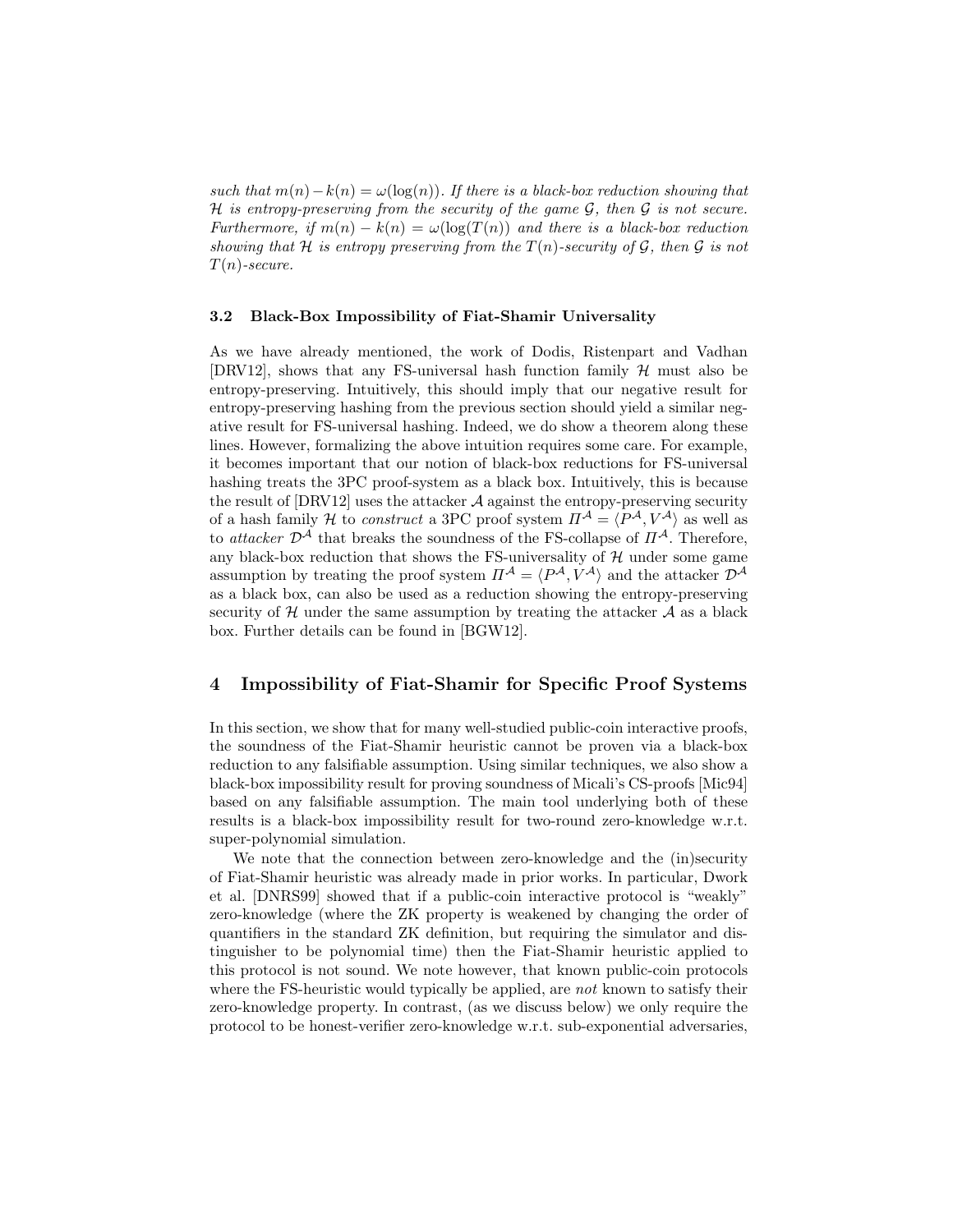and show that this property is satisfied by many well-known protocols (under some assumptions).

The rest of this section is organized as follows. In Section 4.1, we prove a general theorem on the black-box impossibility of 2-round zero-knowledge arguements. In Section 4.2 we apply this theorem to show that for many well-studied public-coin interactive proofs, the soundness of the Fiat-Shamir heuristic cannot be proven via a black-box reduction to any falsifiable assumption. Finally, in Section 4.3, we extend our techniques to show a black-box impossibility result for proving soundness of Micali's CS-proofs [Mic94].

#### 4.1 Black-Box Impossibility for 2-Round Zero Knowledge

In this section, we give a black-box impossibility result for 2-round zero-knowledge arguments. Our theorem extends the negative result of Goldreich and Oren [GO94], and can be seen as essentially tight, in view of the positive result of Pass [Pas03]. We refer the reader to the full version [DJKL12] for a detailed comparison of our result with [GO94] and [Pas03].

We start with some preliminaries and then describe our result.

Hard Languages and Zero-Knowledge Proofs.We start by formally defining a hard NP language.

**Definition 8 (T-Hard Language).** For any  $T = T(n)$ , an NP language L is said to be T-hard if there exist two distribution families  $\mathcal{X} = {\mathcal{X}_n}_{n \in \mathbb{N}}$  and  $\bar{\mathcal{X}} = {\bar{X}_n}_{n \in \mathbb{N}}$ , and a PPT sampling algorithm Samp such that:

- − For every  $n \in \mathbb{N}$  the support of  $\mathcal{X}_n$  is in L and the support of  $\bar{\mathcal{X}}_n$  is in  $\bar{L}$ .
- The distributions X and  $\overline{X}$  are  $T(n)$ -indistinguishable.
- The support of the sampling algorithm Samp consists of elements  $(x, w)$  such that  $R(x, w) = 1$ , and its projection to the first coordinate yields the distribution  $\mathcal{X} = {\mathcal{X}_n}_{n \in \mathbb{N}}$ .

Note that since Samp is efficient, the distribution family  $X$  is efficiently sampleable. There are no constraints on the size of the instances in  $\mathcal{X}_n$  or  $\bar{\mathcal{X}}_n$ , however since X is efficiently sampleable each  $x \leftarrow \mathcal{X}_n$  is of size at most  $\mathrm{poly}(n)$ .

An NP language is said to be sub-exponentially hard if it is  $2^n$ -hard.<sup>8</sup>

We now define the zero-knowedge property for an interactive proof system [GMR89].

**Definition 9 (T-Zero Knowledge).** For any  $T = T(n)$ , we say that an interactive proof system  $\Pi = (\mathcal{P}, \mathcal{V})$  for an NP language L is (auxiliary-input) Tzero-knowledge if for every poly-size circuit  $\mathcal{V}^*$  there exists a simulator  $\mathcal{S}_{\mathcal{V}^*}(1^n)$ 

<sup>&</sup>lt;sup>8</sup> Note that it should be hard for a poly $(2<sup>n</sup>)$ -time distinguisher to distinguish between elements in  $\mathcal{X}_n$  and elements in  $\bar{\mathcal{X}}_n$ , where these elements can be much longer than n, and can be of length  $n^{\epsilon}$  for any constant  $\epsilon > 0$  (thus, capturing the sub-exponential hardness).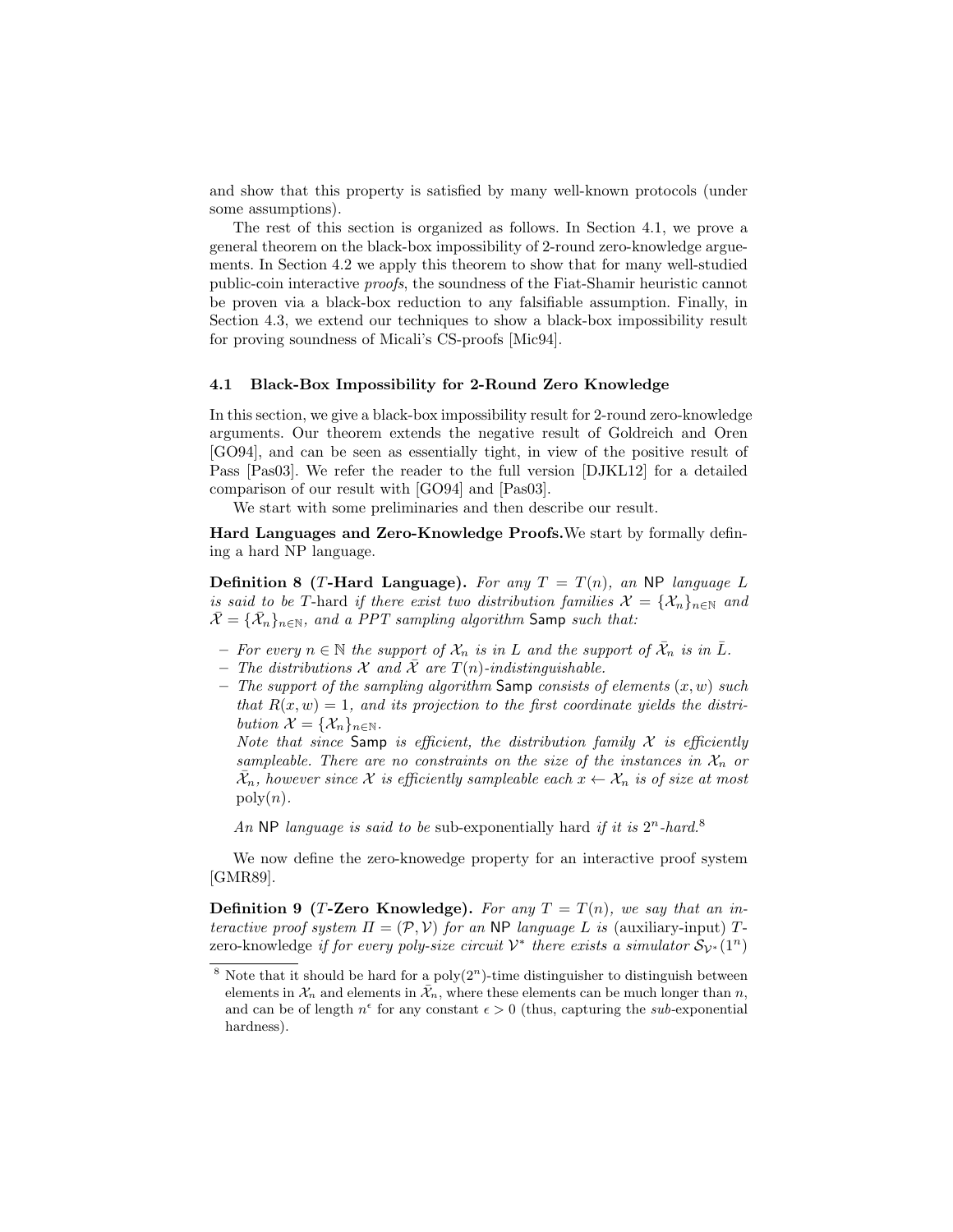of size poly( $T(n)$ ) such that for every  $n \in \mathbb{N}$ , every instance  $x \in L$  of length at most poly(n) with a corresponding witness w, and every auxiliary input  $z \in$  ${0,1}^{\text{poly}(n)}$ , it holds that for every non-uniform distinguisher  $D = \{D_n\}$  of size  $poly(T(n))$ 

$$
\left| \Pr[D((\mathcal{P}(w), \mathcal{V}^*(z))(1^n, x)) = 1] - \Pr[D(\mathcal{S}_{\mathcal{V}^*}(1^n, x, z)) = 1] \right| \le \text{negl}(T(n)),
$$

where  $(\mathcal{P}(w), \mathcal{V}^*(z))(1^n, x)$  denotes the view of the verifier  $\mathcal{V}^*$  after interacting with the honest prover on input security parameter n, statement  $x \in L$ , auxiliary input z, and  $S_{\mathcal{V}^*}(1^n, x, z)$  denotes the output of the simulator  $S_{\mathcal{V}^*}$  on input  $(1^n, x, z).$ 

We now state our main technical theorem:

**Theorem 3.** For any  $T(n)$  and any T-hard language L, there does not exist a 2-round argument system  $\Pi$  for  $L$  such that:

- $\Pi$  is (auxiliary-input) T-zero-knowledge, and
- $-$  the soundness of  $\Pi$  can be proven via a black-box reduction to a T-hard falsifiable assumption,

unless the assumption is false.

Theorem 3, which we believe to be of independent interest, is also the starting point for our impossibility results for the Fiat-Shamir paradigm (see Section 4.2) and for CS proofs (see Section 4.3).

**Proof Idea.** Consider a 2-round argument system  $\Pi$  for a T-hard language  $L$  that is (auxiliary-input) T-zero-knowledge. We prove, by contradiction, that the soundness of  $\Pi$  cannot be proven via a black-box reduction to a T-hard falsifiable assumption. Let  $n$  be a security parameter and suppose that there exists a poly( $T(n)$ )-time black-box reduction R such that given black-box oracle access to any cheating prover  $\mathcal{P}^*$ , uses this oracle to break a  $T(n)$ -hard falsifiable assumption. By the definitions of a  $T(n)$ -hard falsifiable assumption and a blackbox reduction, we know the reduction  $\mathcal R$  runs in time poly $(T(n))$ .

By naturally extending Goldreich and Oren's 2-round zero-knowledge impossibility result [GO94], we first prove that the T-zero-knowledge simulator  $S$ always produces an accepting transcript, even when given a statement  $x \in L$ . Thus, we may view S as a cheating prover. This means that  $\mathcal R$  breaks the assumption when given oracle access to S (and S is given  $x \in \overline{L}$ ). For brevity, we say that  $\mathcal{R}^{\mathcal{S}(x \in \bar{L})}$  breaks the assumption. However, we must be careful because the reduction  $\mathcal R$  may "lie" about the security parameter and run  $\mathcal S$  with security parameter  $\kappa \neq n$ . We denote by n the security parameter of the underlying falsifiable assumption, and denote by  $\kappa$  the security parameter that the reduction uses when calling S (though the reduction R may call S many times with different security parameters). Note that the bound on the running time of  $\mathcal{R}$ means  $\kappa \leq T(n)$ .

Our approach is to show that oracle access to  $\mathcal{S}(x \in \bar{L}_{\kappa})$  can be simulated in time poly $(T(n))$  regardless of the value of  $\kappa$ . If  $\kappa \leq n$  then  $\mathcal{S}(x \in \bar{L}_{\kappa})$  runs in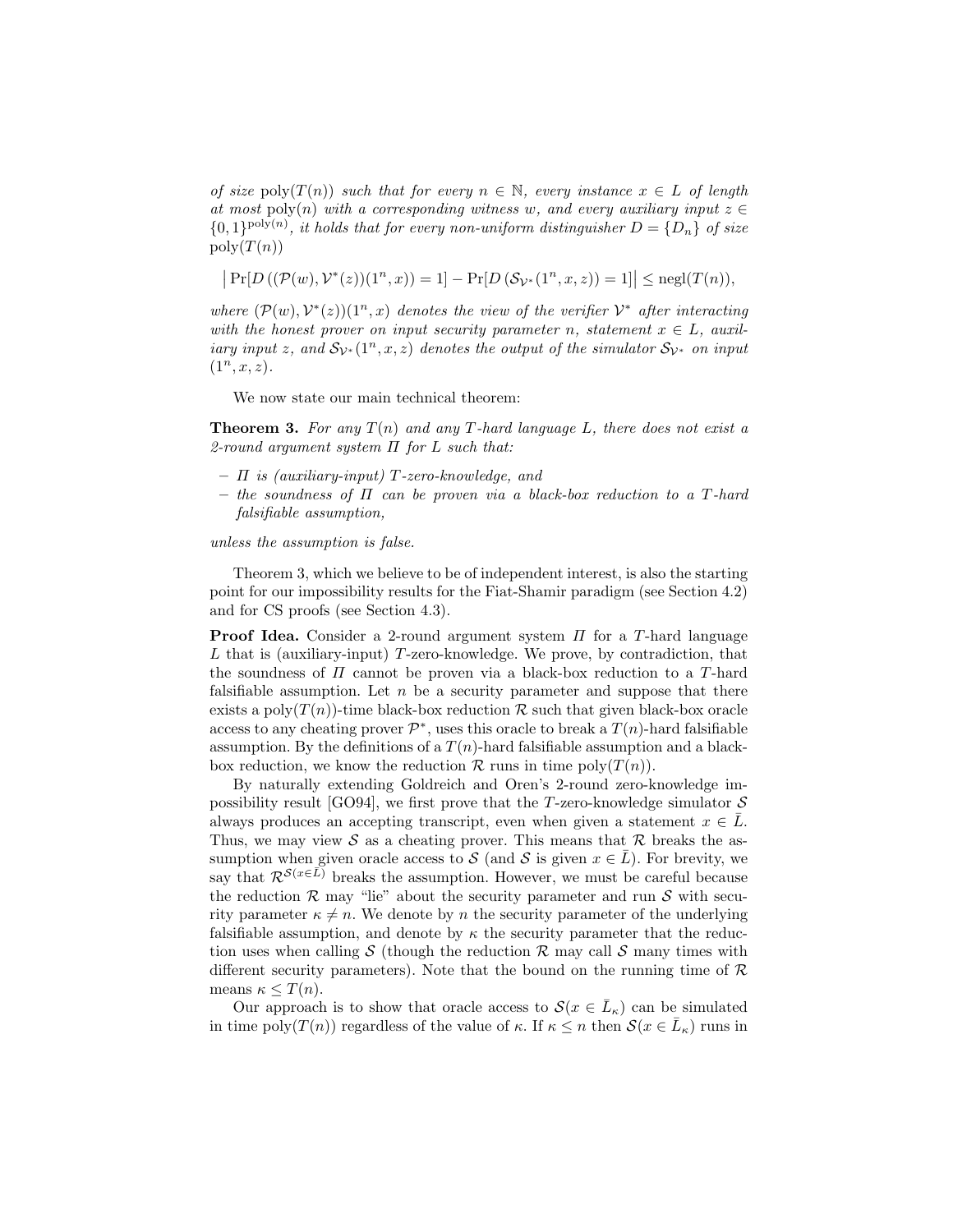time  $\text{poly}(T(\kappa)) \le \text{poly}(T(n))$  and we are done. However, if  $\kappa > n$  then we show that if  $\mathcal{R}^{\mathcal{S}(x \in \mathcal{L}_{\kappa})}$  breaks the assumption then so does  $\mathcal{R}^{\mathcal{P}(x \in L_{\kappa},w)}$ , where w is a valid witness for  $x \in L_{\kappa}$  and P is the honest prover. Since  $\mathcal{P}(x \in L_{\kappa}, w)$  runs in time  $\text{poly}(\kappa) \le \text{poly}(T(n))$ , this means we can simulate  $\mathcal{S}(x \in \bar{L}_{\kappa})$  in time  $poly(T(n)).$ 

#### 4.2 Black-Box Impossibility for Fiat-Shamir Paradigm

For the sake of simplicity of notation, we present our results for the case of 3 round public-coin protocols. We note that although our techniques generalize to constant-round protocols, the case of 3-rounds already covers many interesting applications of the Fiat-Shamir paradigm.

We start by defining *special honest-verifier (auxiliary-input)* T-zero-knowledge. We will later show the black-box impossibility results for protocols which have this property.

**Definition 10.** For any  $T = T(n)$ , we say that a 3-round public-coin proof (or argument) system  $\Pi = (\mathcal{P}, V)$  for an NP language L is (auxiliary-input) special honest-verifier T-zero-knowledge if there exists a simulator  $\mathcal{S}(1^n)$  of size poly( $T(n)$ ) such that for every  $n \in \mathbb{N}$ , every instance  $x \in L$  of length at most poly(n) with a corresponding witness w, every auxiliary input  $z \in \{0,1\}^{\text{poly}(n)}$ , and every random tape  $\beta$  of the verifier it holds that for every non-uniform distinguisher  $D = \{D_n\}$  of size  $\text{poly}(T(n))$ 

 $\left|\Pr[D((\mathcal{P}(w), \mathcal{V}(z, \beta))(1^n, x)) = 1] - \Pr[D(\mathcal{S}(1^n, x, z, \beta)) = 1]\right| \leq \text{negl}(T(n)),$ 

where  $(\mathcal{P}(w), \mathcal{V}(z, \beta))(1^n, x)$  denotes the view of the honest verifier  $\mathcal V$  after interacting with the honest prover on input security parameter n, statement  $x \in L$ , auxiliary input z, and random tape  $\beta$ , and  $\mathcal{S}(1^n, x, z, \beta)$  denotes the output of the simulator  $S$  on the corresponding inputs.

We note that special honest verifier zero knowledge differs from honest verifier zero knowledge since the simulator must successfully simulate the view of the honest verifier for *every* given random tape  $\beta$ .

We now state the main theorem of this section:

**Theorem 4.** For any  $T(n)$  and any T-hard language L, let  $\Pi$  be a 3-round public-coin proof (or argument) system for  $\mathcal L$  with  $2^{|\beta|} \leq T(n)$  which is special honest verifier (auxiliary input) T-zero knowledge. Then, the soundness of the FS-collapse of  $\Pi$ , namely,  $\Pi$ <sup>FS</sup>, cannot be proven via a black-box reduction to a T-hard falsifiable assumption (unless the assumption is false).

Note that many public-coin proof (or argument) systems (such as those discussed in Section 4.2) consist of  $\ell$  parallel repetitions of a basic protocol where the length of the verifier's message is a constant number of bits (or may depend logarithmically on the size of the instance  $x$ ). To save on communication, it is desirable to repeat the protocol only  $\ell = \text{poly}\log(n)$  times, since this already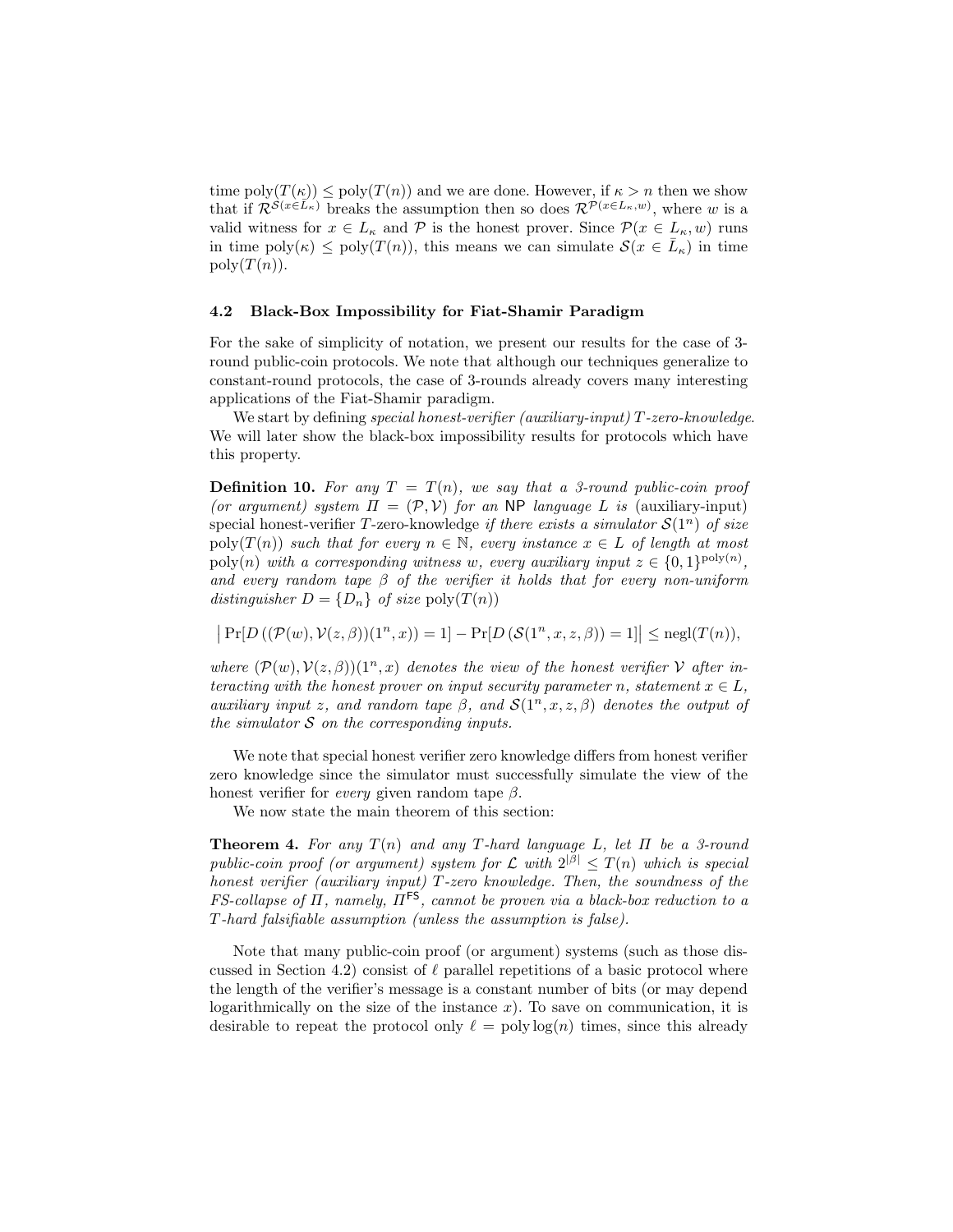achieves negligible soundness error. For such protocols, Theorem 4 implies that if the language  $L$  is quasi-polyomially hard, then the Fiat-Shamir transformation applied to this protocol cannot be proven sound via a black-box reduction to a falsifiable assumption.

Given Theorem 4, one may hypothesize that the Fiat-Shamir transformation, when applied to protocols of the type discussed above, can in fact be proven secure (via a black-box reduction to a falsifiable assumption) when the number of parallel repetitions is increased to  $\ell = \text{poly}(n)$ . However, we show that this is not the case; for many protocols of interest, the impossibility result holds even when the number of repetitions  $\ell$ , is greater than the hardness of the language.

Corollary 2. Let L be a sub-exponentially hard language and let  $\Pi$  be a 3-round public-coin proof (or argument) system for L with the following properties:

- $-$  The length of the second message,  $\beta$ , is polynomial in the security parameter,  $n,$  and is independent of the length of the instance, x.
- $-$  *Π* is special honest verifier (auxiliary input)  $2^{|\beta|}$ -zero knowledge.

is false).

Then, the soundness of the FS-collapse of  $\Pi$ , namely,  $\Pi$ <sup>FS</sup>, cannot be proven via a black-box reduction to a  $2^{|\beta|}$ -hard falsifiable assumption (unless the assumption

Corollary 2 follows from Theorem 4, as follows. Recall that a language is said to be sub-exponentially hard if it is T-hard for  $T(n) = 2^n$  (see Definition 8). Namely, if there exist distributions  $\mathcal{X}_n$  and  $\bar{\mathcal{X}}_n$  over strings of length poly $(n)$ that are  $2^n$ -indistinguishable, where  $\mathcal{X}_n$  is a distribution over instances in the language and  $\bar{\mathcal{X}}_n$  is a distribution over instances outside the language. Note that the length of these instances can be much larger than  $n$ , and can be of length  $n^{1/\epsilon}$  for any constant  $\epsilon > 0$ .

We argue that any sub-exponentially hard language is also  $2^{p(n)}$ -hard, for any polynomial p. This follows by simply taking  $\mathcal{X}'_n = \mathcal{X}_{p(n)}$  and by taking  $\bar{\mathcal{X}}'_n =$  $\overline{\mathcal{X}}_{p(n)}$ . Using this observation, Corollary 2 follows immediately from Theorem 4 by choosing  $T(n) = 2^{p(n)}$  such that  $|\beta| = p(n)$ .

Remark 2. It was first observed by Dwork et al. [DNRS99] that if  $\Pi$  is a 3round public-coin proof (or argument) system for  $\mathcal L$  that is T-zero-knowledge for T = poly(n), then the transformed protocol,  $\Pi^{FS}$ , cannot be not sound. In contrast, we prove our results for protocols  $\Pi$  that have *inefficient* zero-knowledge simulators; i.e., simulators that run in  $T$ -time, where  $T$  is superpolynomial in n. Note, however, that we only require *standard* soundness from  $\Pi^{\mathsf{FS}}$ ; i.e., we require that  $\Pi^{\text{FS}}$  is sound against *efficient*, polynomial-time, adversaries. Thus, our results do not follow from [DNRS99].

Applications of Theorem 4 and Corollary 2. Typically (or at least traditionally), the Fiat-Shamir paradigm is applied to 3-round identification schemes, or more generally to what are called  $\Sigma$ -protocols. All these protocols are special honest-verifier zero-knowledge (see Definition 10). Therefore, Theorem 4 and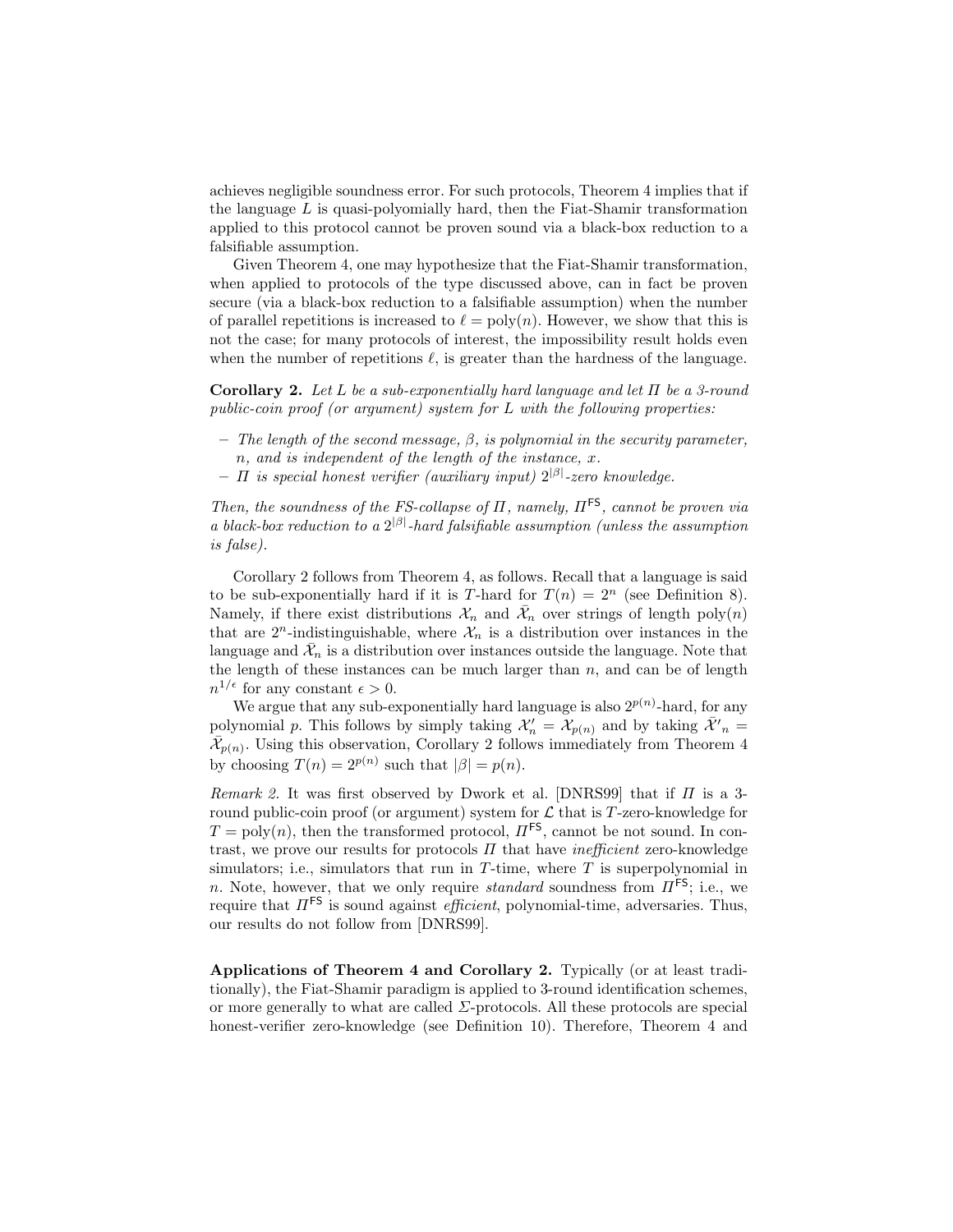Corollary 2 imply (black-box) negative results for the Fiat-Shamir paradigm when applied to any such protocol. In what follows we give two specific examples, keeping in mind that there are many other natural examples that we do not mention.

Perfect Zero-Knowledge Protocol for Quadratic Residuosity. Recall the language  $L_{QR}$  of quadratic residues.

$$
L_{\mathsf{QR}} = \{(N, y) \mid \exists x \in \mathbb{Z}_N^* \text{ s.t. } y = x^2 \mod N\}
$$

This language is assumed to be hard w.r.t. distributions  $\mathcal{X}_n$  and  $\bar{\mathcal{X}}_n$ , defined as follows. In both distributions,  $N$  is sampled by sampling two random  $n$ -bit primes p and q, and setting  $N = pq$ ; in  $\mathcal{X}_n$ , the element y is a random quadratic residue, and in  $\bar{\mathcal{X}}_n$  the element y is a random quadratic non-residue with Jacobi symbol 1.

Recall the well-known *perfect* zero-knowledge  $\Sigma$ -protocol for quadratic residuosity with soundness 1/2 [Blu81]. We denote by  $\Pi^{\ell-\mathsf{QR}}$  the perfect special honest-verifier zero-knowledge protocol consisting of  $\ell$  parallel executions of the basic  $\Sigma$ -protocol. We denote by  $\Pi^{\mathsf{FS}(\ell\text{-QR})}$  the protocol obtained when applying the Fiat-Shamir paradigm to  $\Pi^{\ell-\mathsf{QR}}$ . By applying Corollary 2, we obtain the following theorem:

**Theorem 5.** For any  $\ell = \ell(n) = \text{poly}(n)$ , if  $L_{QR}$  is sub-exponentially hard then the soundness of  $\Pi^{\text{FS}(\ell\text{-QR})'}$  cannot be proven via a black-box reduction to a falsifiable assumption (unless the assumption is false).

Blum's Zero-Knowledge Protocol for NP. Recall the well-known Σ-protocol for NP of Blum [Blu87], based on the NP-complete problem of Graph Hamiltonicity, with soundness  $1/2$ . We denote by  $\Pi^{\ell-\text{Blum}}$  the special honest-verifier zeroknowledge protocol consisting of  $\ell$  parallel executions of the basic  $\Sigma$ -protocol. Note that  $\Pi^{\ell-\text{Blum}}$  is special honest-verifier  $2^{\ell}$ -zero-knowledge, if the hiding property of the commitment scheme holds against  $2^{\ell}$ -size adversaries.<sup>9</sup>

We denote by  $\Pi^{\mathsf{FS}(\ell\text{-Blum})}$  the protocol obtained when applying the Fiat-Shamir paradigm to  $\Pi^{\ell-\text{Blum}}$ . By applying Corollary 2, we obtain the following theorem:

**Theorem 6.** For any  $\ell = \ell(n) = \text{poly}(n)$ , if there exist NP languages L which are sub-exponentially hard, and if  $\Pi^{\mathsf{FS}(\ell\text{-}\mathsf{Blum})}$  is instantiated with a commitment scheme whose hiding property holds against  $2^{\ell}$ -size adversaries, then the soundness of  $\Pi^{\mathsf{FS}(\ell\text{-Blum})}$  cannot be proven via a black-box reduction to a falsifiable assumption (unless the assumption is false).

As noted above, one can apply Theorem 4 or Corollary 2 to many other  $\Sigma$ protocols (such as the ones based on the DDH assumption or on the N'th residuosity assumption), and obtain (black-box) negative results for the soundness of the resulting protocols obtained by applying the Fiat-Shamir paradigm.

<sup>&</sup>lt;sup>9</sup> Recall that for a protocol to be special honest-verifier  $2^{\ell}$ -zero knowledge, the simulated view needs to be  $2^{\ell}$ -indistinguishable from the real view (see Definition 10).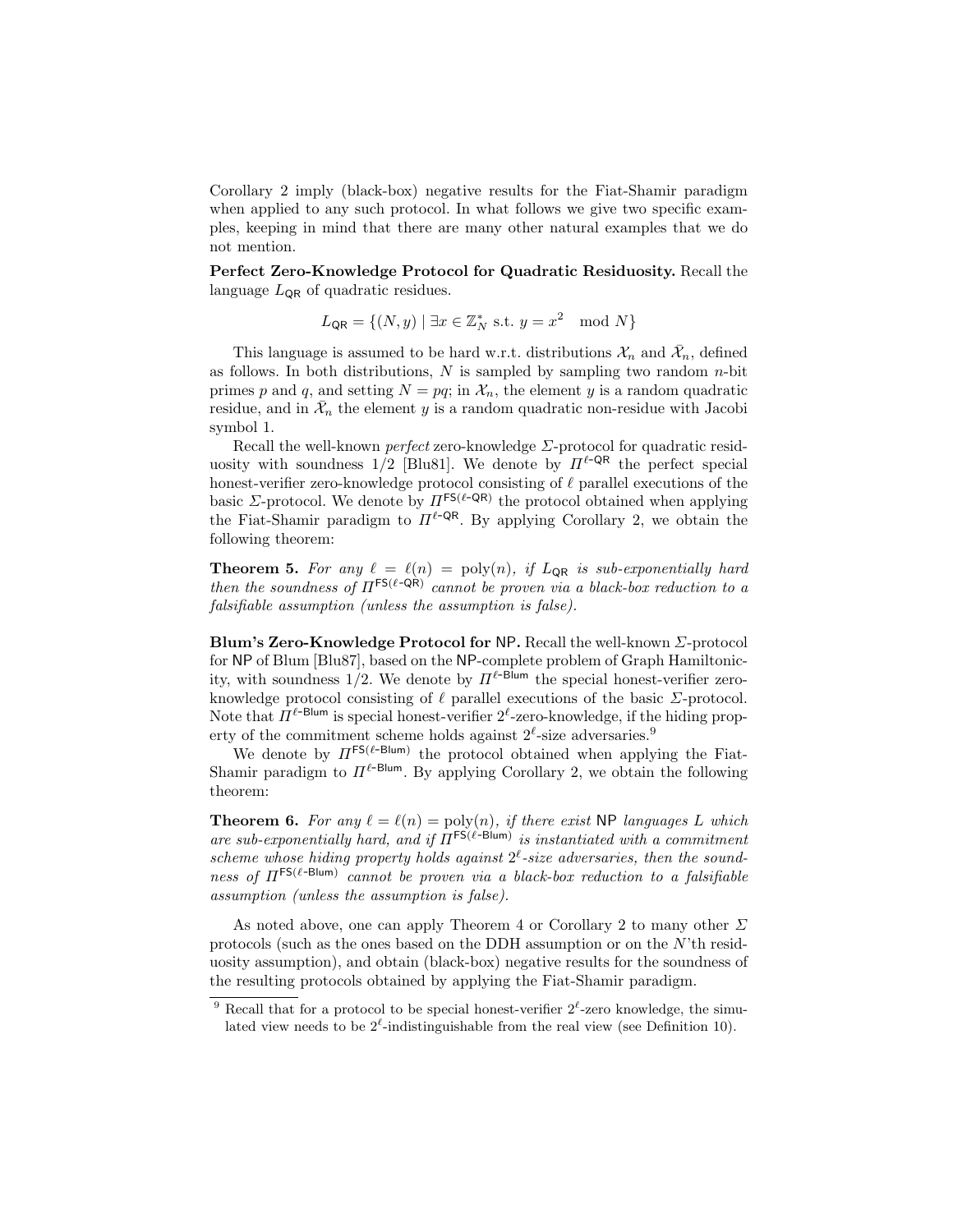Proof Intuition for Theorem 4. Theorem 4 follows from the following lemma and from Theorem 3:

**Lemma 1.** Let  $\Pi$  be a 3-round public-coin proof or argument system for a  $T(n)$ hard language L with the following properties:

- The length of the second message,  $\beta$ , satisfies  $2^{|\beta|} \leq T$ .
- $\Pi$  is special honest verifier (auxiliary input) T-zero knowledge.

Then the FS-collapse of  $\Pi$ , namely,  $\Pi^{\text{FS}}$  is (auxiliary-input) T-zero-knowledge.

**Proof Idea.** In order to show that  $\Pi^{\text{FS}}$  is (auxiliary-input) T-zero knowledge, we must present a simulator  $S^{FS}$  that simulates the view of every poly-sized circuit  $V^*$ . Informally,  $S^{FS}$  does the following:

- Begin an emulation of  $\mathcal{V}^*$  and continue until  $\mathcal{V}^*$  outputs  $h^{\text{FS}}$ .
- Choose  $T^2$  random values  $\beta_1, \ldots, \beta_{T^2}$
- Invoke S, the special honest verifier T-zero-knowledge simulator for  $\Pi$ ,  $T^2$ times on  $\beta_1, \ldots, \beta_{T^2}$ , receiving transcripts  $(\alpha_1, \beta_1, \gamma_1), \ldots, (\alpha_{T^2}, \beta_{T^2}, \gamma_{T^2})$ .
- Return the first transcript  $(\alpha_i, \beta_i, \gamma_i)$ , such that  $h^{\text{FS}}(\alpha_i) = \beta_i$ . If no such transcript exists, return ⊥.

We show that if there is a distinguisher D of size  $poly(T(n))$  that can distinguish between real and simulated transcripts outputted by  $S<sup>FS</sup>$ , then there is also a distinguisher  $D^*$  of size poly $(T(n))$  that distinguishes between sequences of length  $T^2$  of real and simulated transcripts ouputted by S. This contradicts the special honest verifier (auxiliary-input) T-zero knowledge of  $\Pi$ .

Intuitively,  $D^*$  will emulate  $S^{FS}$ , but will receive transcripts  $(\alpha_i, \beta_i, \gamma_i)$ , from an external challenger which are either sampled from the real distribution or which are sampled from S. Then,  $D^*$  will run D on the view outputted by the emulation and will output whatever D outputs.

Now, in the case that  $(\alpha_i, \beta_i, \gamma_i)$ , are sampled from the real distribution,  $S^{FS}$ outputs  $\perp$  with negligible (in T) probability. This is the case since in the real distribution, each  $\beta_i$  is independent of  $\alpha_i$  and so the probability that  $h^{\text{FS}}(\alpha_i) \neq \beta_i$ is  $1 - 1/T$ . Therefore, the probability that for all  $1 \leq i \leq T^2$ ,  $h^{\text{FS}}(\alpha_i) \neq \beta_i$ , is at most  $(1 - 1/T)^{T^2}$ . Thus when  $(\alpha_i, \beta_i, \gamma_i)$ , are sampled from the real distribution, the output of  $D^*$  is statistically close to a real execution of  $\Pi^{\mathsf{FS}}$ .

On the other hand, when  $(\alpha_i, \beta_i, \gamma_i)$  are outputted by S, then the output of  $D^*$  is identical to the output of  $S^{FS}$ . Thus, D, and so also  $D^*$ , will distinguish between the two cases.

#### 4.3 Separating CS Proofs from Falsifiable Assumptions

In this section we show that for sufficiently hard NP languages, there exist probabilistically checkable proofs (PCPs) such that Micali's CS proofs [Mic94] instantiated with such a PCP cannot be proven sound (even when the statement is chosen "non-adaptively") via a black-box reduction to any falsifiable assumption.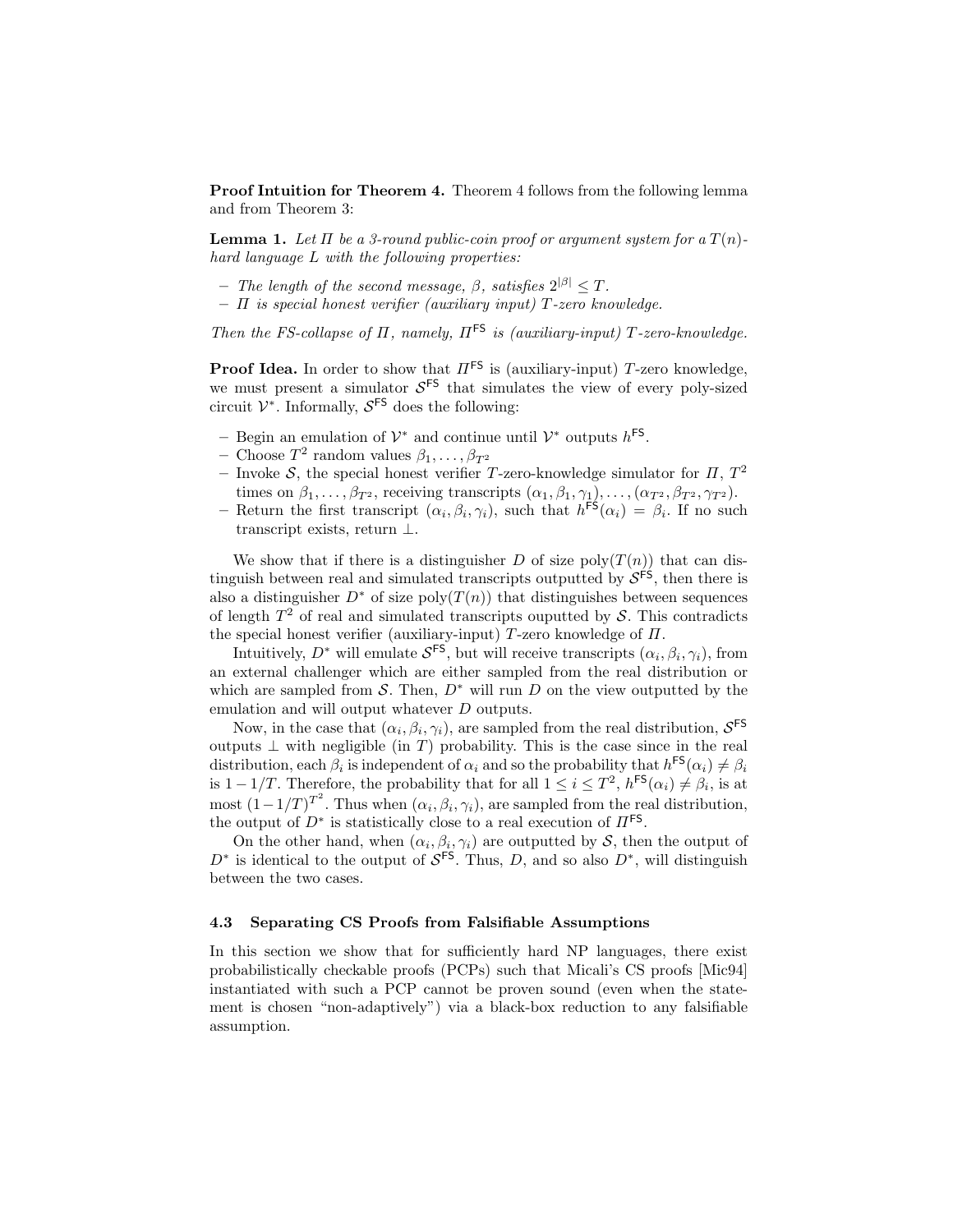Let  $\Pi$ <sup>FS</sup> denote Micali's 2-message CS proof system obtained by applying the Fiat-Shamir transformation to Kilian's succinct argument system [Kil92]  $\Pi$ using  $h_s \leftarrow \mathcal{H}$ . For any NP language L and any PCP,  $\Pi_{\text{pcp}}$ , for L, Micali proved that  $\Pi^{\text{FS}}$  is sound in the so called *random oracle model*, where the FS-hash  $h_s$  is modeled as a random oracle. We now prove that for every  $2^{\ell(n)}$ -hard language L, there exists an  $\ell$ -query PCP such that the CS proof  $\Pi$ <sup>FS</sup> for language  $\overline{L}$  cannot be proven sound via a black-box reduction to any falsifiable assumption. More formally,

**Theorem 7.** For all  $\ell = \ell(n)$  and any  $2^{\ell(n)}$ -hard language L, there exists an  $\ell$ -query PCP  $\Pi_{\text{pco}}$  such that the soundness of CS proof  $\overline{\Pi}^{\text{FS}}$  instantiated with  $\Pi_{\textsf{pep}}$  for language L cannot be proven via a black-box reduction to a  $2^{\ell(n)}$ -hard falsifiable assumption (unless the assumption is false).

The following corollary follows easily from Theorem 7.

**Corollary 3.** For any sub-exponentially hard language L and for any  $\ell = \text{poly}(n)$ , there exists an  $\ell$ -query PCP  $\Pi_{\text{pcp}}$  such that the soundness of CS proof  $\Pi^{\text{FS}}$  instantiated with  $\Pi_{\text{pcp}}$  for language L cannot be proven via a black-box reduction to a  $2^{\ell(n)}$ -hard falsifiable assumption (unless the assumption is false).

Let L be a  $2^{\ell(n)}$ -hard language. Our main idea is to show that when Kilian's succinct argument  $\Pi$  is instantiated with a specific PCP (with some zeroknowledge properties), then it is a (special) honest verifier  $2^{\ell(n)}$ -zero knowledge argument for L, where the verifier's second message is of length at most  $\ell$ . This, when combined with Theorem 4 immediately yields the proof of Theorem 7. Due to lack of space, we defer the proof to the full version [DJKL12].

### References

- [AABN02] Michel Abdalla, Jee Hea An, Mihir Bellare, and Chanathip Namprempre. From identification to signatures via the fiat-shamir transform: Minimizing assumptions for security and forward-security. In EUROCRYPT, 2002.
- [BGW12] Nir Bitansky, Sanjam Garg, and Daniel Wichs. Why "fiat-shamir for proofs" lacks a proof. Cryptology ePrint Archive, Report 2012/705, 2012. http://eprint.iacr.org/.
- [Blu81] Manuel Blum. Coin flipping by telephone. In Proceedings of the 18th Annual International Cryptology Conference, CRYPTO '81, pages 11–15, 1981.
- [Blu87] Manuel Blum. How to prove a theorem so no one else can claim it. In Proceedings of the International Congress of Mathematicians, pages 1444– 1451, 1987.
- [BLV03] Boaz Barak, Yehuda Lindell, and Salil P. Vadhan. Lower bounds for nonblack-box zero knowledge. In 44th Annual Symposium on Foundations of Computer Science, pages 384–393. IEEE Computer Society Press, October 2003.
- [BR93] Mihir Bellare and Phillip Rogaway. Random oracles are practical: A paradigm for designing efficient protocols. In V. Ashby, editor, ACM CCS 93: 1st Conference on Computer and Communications Security, pages 62– 73. ACM Press, November 1993.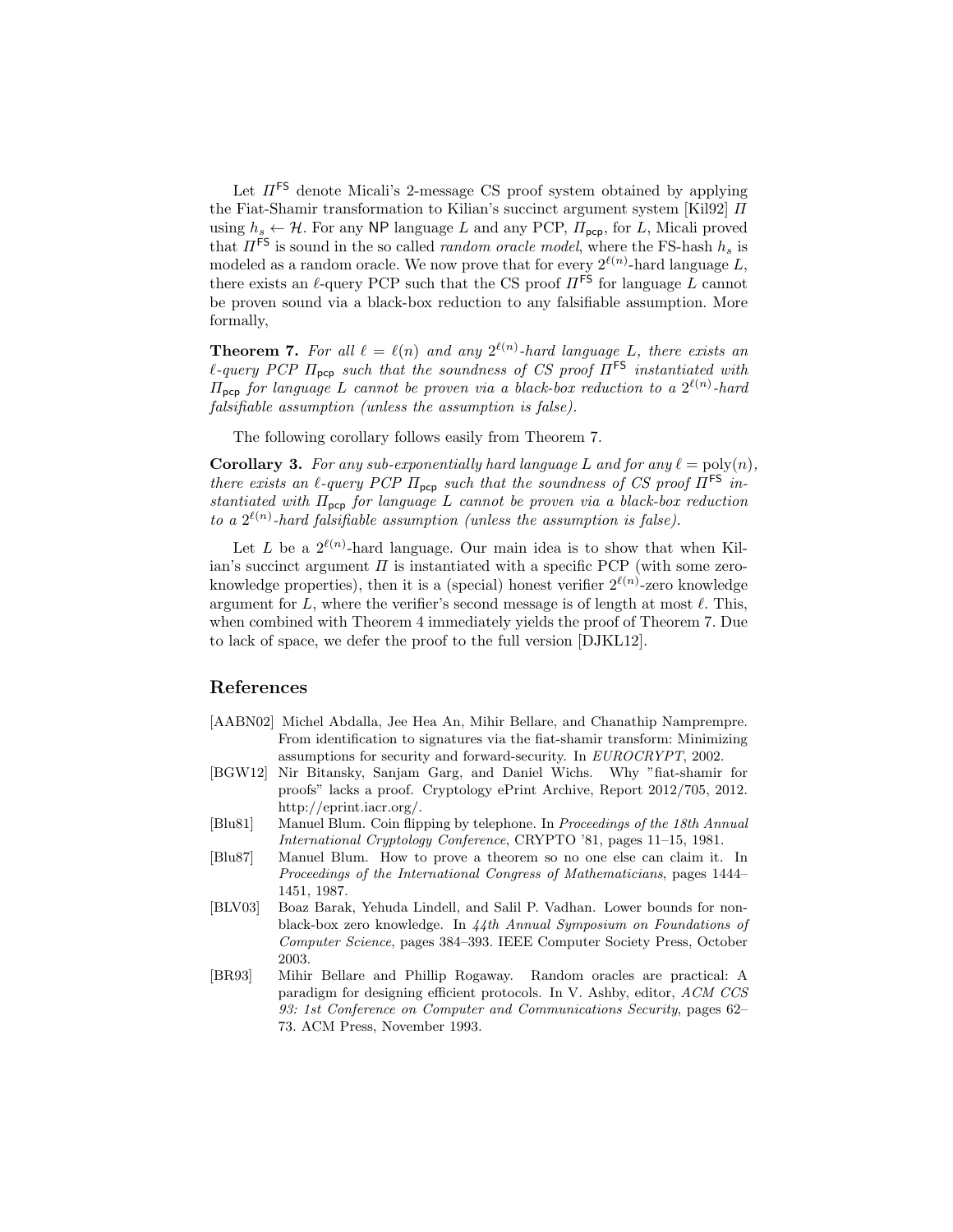- [Bro05] Daniel R. L. Brown. Breaking rsa may be as difficult as factoring. Cryptology ePrint Archive, Report 2005/380, 2005. http://eprint.iacr.org/.
- [BV98] Dan Boneh and Ramarathnam Venkatesan. Breaking rsa may not be equivalent to factoring. In Kaisa Nyberg, editor, EUROCRYPT, volume 1403 of Lecture Notes in Computer Science, pages 59–71. Springer, 1998.
- [Cor02] Jean-Sébastien Coron. Security proof for partial-domain hash signature schemes. In Moti Yung, editor, Advances in Cryptology – CRYPTO 2002, volume 2442 of Lecture Notes in Computer Science, pages 613–626. Springer, August 2002.
- [Cra12] Ronald Cramer, editor. Theory of Cryptography 9th Theory of Cryptography Conference, TCC 2012, Taormina, Sicily, Italy, March 19-21, 2012. Proceedings, volume 7194 of Lecture Notes in Computer Science. Springer, 2012.
- [DHT12] Yevgeniy Dodis, Iftach Haitner, and Aris Tentes. On the instantiability of hash-and-sign rsa signatures. In Cramer [Cra12], pages 112–132.
- [DJKL12] Dana Dachman-Soled, Abhishek Jain, Yael Tauman Kalai, and Adriana Lopez-Alt. On the (in)security of the fiat-shamir paradigm, revisited. Cryptology ePrint Archive, Report 2012/706, 2012. http://eprint.iacr.org/.
- [DNRS99] Cynthia Dwork, Moni Naor, Omer Reingold, and Larry J. Stockmeyer. Magic functions. In FOCS, pages 523–534, 1999.
- [DOP05] Yevgeniy Dodis, Roberto Oliveira, and Krzysztof Pietrzak. On the generic insecurity of the full domain hash. In Victor Shoup, editor, Advances in Cryptology – CRYPTO 2005, volume 3621 of Lecture Notes in Computer Science, pages 449–466. Springer, August 2005.
- [DRV12] Yevgeniy Dodis, Thomas Ristenpart, and Salil P. Vadhan. Randomness condensers for efficiently samplable, seed-dependent sources. In Cramer [Cra12], pages 618–635.
- [FS86] Amos Fiat and Adi Shamir. How to prove yourself: Practical solutions to identification and signature problems. In Andrew M. Odlyzko, editor, CRYPTO, volume 263 of Lecture Notes in Computer Science, pages 186– 194. Springer, 1986.
- [GBL08] Sanjam Garg, Raghav Bhaskar, and Satyanarayana V. Lokam. Improved bounds on security reductions for discrete log based signatures. In David Wagner, editor, Advances in Cryptology – CRYPTO 2008, volume 5157 of Lecture Notes in Computer Science, pages 93–107. Springer, August 2008.
- [GK03] Shafi Goldwasser and Yael Tauman Kalai. On the (in)security of the Fiat-Shamir paradigm. In 44th Annual Symposium on Foundations of Computer Science, pages 102–115. IEEE Computer Society Press, October 2003.
- [GMR89] Shafi Goldwasser, Silvio Micali, and Charles Rackoff. The knowledge complexity of interactive proof systems. SIAM Journal on Computing, 18(1):186–208, 1989. Preliminary version appeared in STOC '85.
- [GO94] Oded Goldreich and Yair Oren. Definitions and properties of zero-knowledge proof systems. Journal of Cryptology, 7(1):1–32, December 1994.
- [GQ90] Louis C. Guillou and Jean-Jacques Quisquater. A "paradoxical" indentitybased signature scheme resulting from zero-knowledge. In Shafi Goldwasser, editor, Advances in Cryptology – CRYPTO'88, volume 403 of Lecture Notes in Computer Science, pages 216–231. Springer, August 1990.
- [GW11] Craig Gentry and Daniel Wichs. Separating succinct non-interactive arguments from all falsifiable assumptions. In Lance Fortnow and Salil P. Vadhan, editors, 43rd Annual ACM Symposium on Theory of Computing, pages 99–108. ACM Press, June 2011.